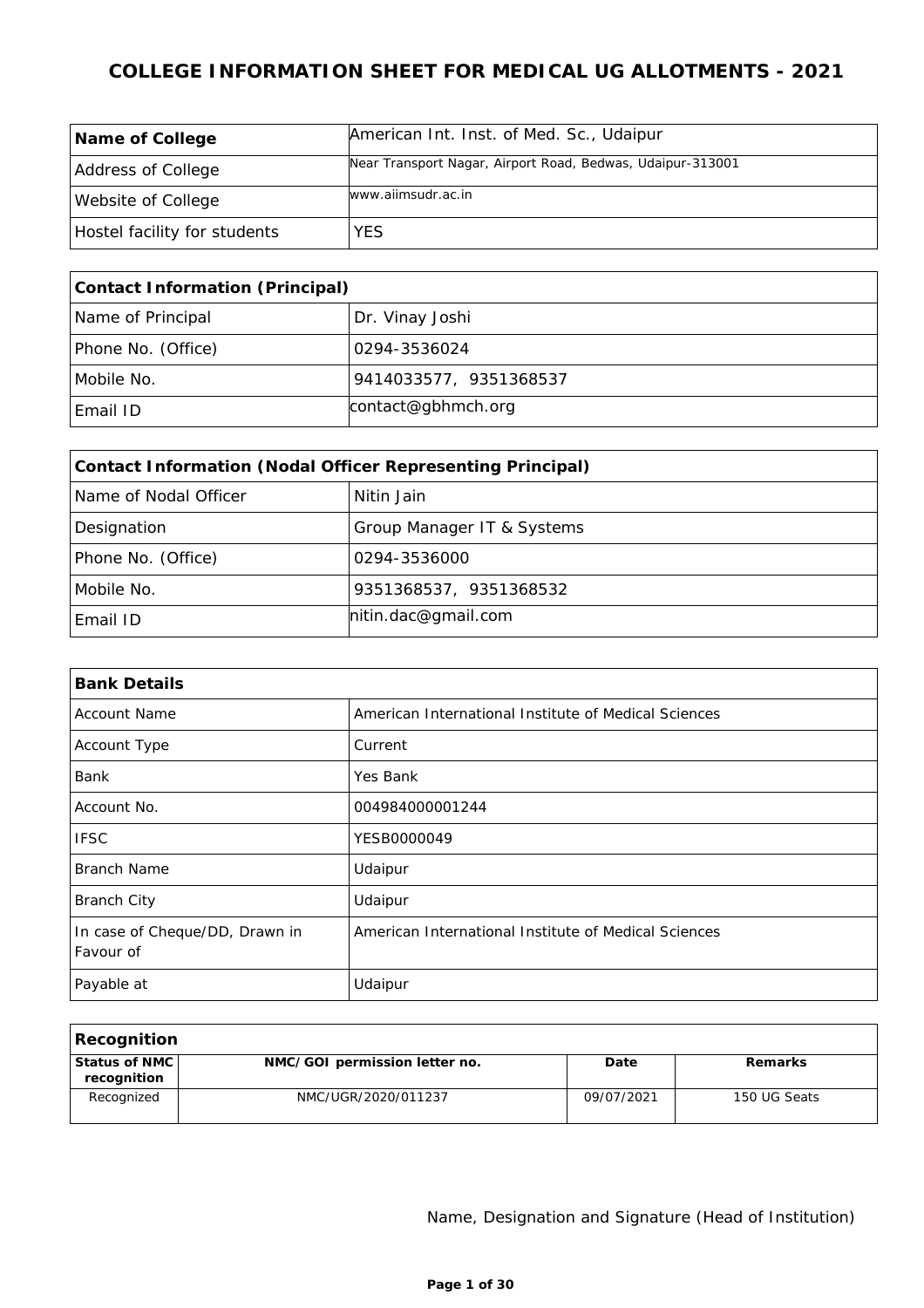| Name of College              | Ananta Institute of Med. Sc., Rajsamand                                                                                                 |
|------------------------------|-----------------------------------------------------------------------------------------------------------------------------------------|
| Address of College           | ANANTA INSTITUTE OF MEDICAL SCIENCES AND RESEARCH CENTRE, NH-8,<br>VILLAGE: KALIWAS, TEHSIL: NATHDWARA, DISTRICT; RAJSAMAND (RAJASTHAN) |
| Website of College           | www.anantamedicity.com                                                                                                                  |
| Hostel facility for students | <b>YES</b>                                                                                                                              |

| Contact Information (Principal) |                                  |  |
|---------------------------------|----------------------------------|--|
| Name of Principal               | DR. SANDHYA PRANJAL MANJREKAR    |  |
| Phone No. (Office)              | 102953-288000                    |  |
| Mobile No.                      | 9772278617, 7073459051           |  |
| Email ID                        | principalaims@anantamedicity.com |  |

| Contact Information (Nodal Officer Representing Principal) |                              |  |
|------------------------------------------------------------|------------------------------|--|
| Name of Nodal Officer                                      | DR. NITIN SHARMA             |  |
| Designation                                                | REGISTRAR                    |  |
| Phone No. (Office)                                         | 02953-288000                 |  |
| Mobile No.                                                 | 7073459051, 7073459052       |  |
| Email ID                                                   | registrar@anantamedicity.com |  |

| <b>Bank Details</b>                         |                                                          |
|---------------------------------------------|----------------------------------------------------------|
| <b>Account Name</b>                         | ANANTA INSTITUTE OF MEDICAL SCIENCES AND RESEARCH CENTRE |
| Account Type                                | Saving                                                   |
| <b>Bank</b>                                 | STATE BANK OF INDIA                                      |
| Account No.                                 | 61313352308                                              |
| <b>IFSC</b>                                 | SBIN0031209                                              |
| Branch Name                                 | CHETAK CIRCLE, UDAIPUR (RAJASTHAN)                       |
| <b>Branch City</b>                          | UDAIPUR (RAJASTHAN)                                      |
| In case of Cheque/DD, Drawn in<br>Favour of | ANANTA INSTITUTE OF MEDICAL SCIENCES AND RESEARCH CENTRE |
| Payable at                                  | UDAIPUR                                                  |

| Recognition                    |                               |            |             |
|--------------------------------|-------------------------------|------------|-------------|
| Status of NMC  <br>recognition | NMC/GOI permission letter no. | Date       | Remarks     |
| Recognized                     | NMC/UGR/2020/015447           | 15-07-2021 | RECOGNITION |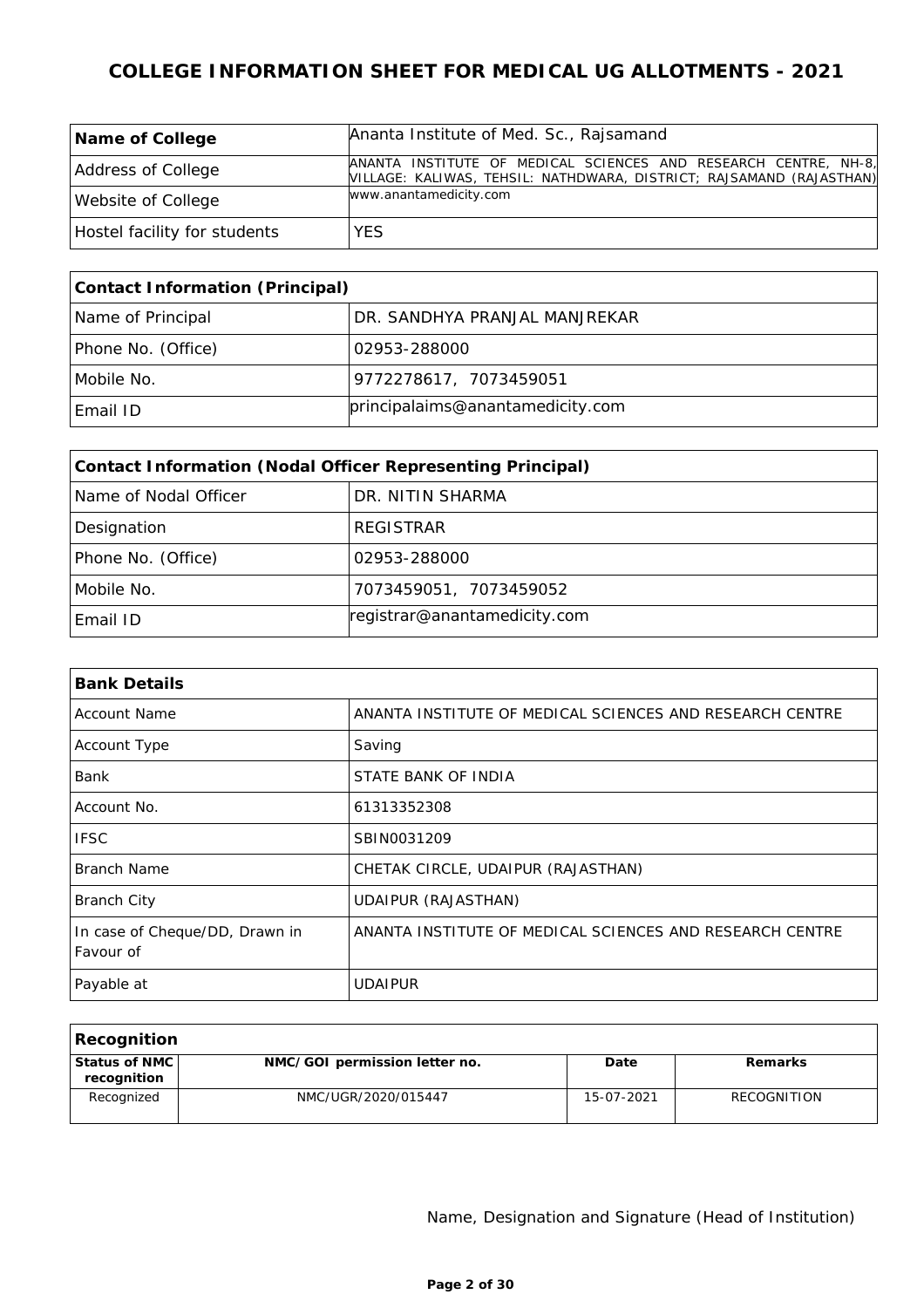| Name of College              | Geetanjali MC, Udaipur                                                                        |
|------------------------------|-----------------------------------------------------------------------------------------------|
| Address of College           | GEETANJALI MEDICAL COLLEGE & HOSPITAL, NH 8, Near Eklingpura Chouraha,<br>Manwakhera, Udaipur |
| Website of College           | https://www.geetanjaliuniversity.com/                                                         |
| Hostel facility for students | <b>YES</b>                                                                                    |

| Contact Information (Principal) |                                      |  |
|---------------------------------|--------------------------------------|--|
| Name of Principal               | Dr. Narendra Mogra                   |  |
| Phone No. (Office)              | 10294-2500000-6                      |  |
| Mobile No.                      | 9116170374, 9116170374               |  |
| Email ID                        | counselling@geetanjaliuniversity.com |  |

| Contact Information (Nodal Officer Representing Principal) |                                      |  |
|------------------------------------------------------------|--------------------------------------|--|
| Name of Nodal Officer                                      | Deepesh Mehata                       |  |
| Designation                                                | Coordinator                          |  |
| Phone No. (Office)                                         | 0294-2500000-6                       |  |
| Mobile No.                                                 | 9116170374, 9116170374               |  |
| Email ID                                                   | counselling@geetanjaliuniversity.com |  |

| <b>Bank Details</b>                         |                                                |  |
|---------------------------------------------|------------------------------------------------|--|
| <b>Account Name</b>                         | GEETANJALI MEDICAL COLLEGE AND HOSPITAL        |  |
| Account Type                                | Current                                        |  |
| Bank                                        | <b>INDIAN BANK</b>                             |  |
| Account No.                                 | 6091601354                                     |  |
| <b>IFSC</b>                                 | IDIB000M251                                    |  |
| Branch Name                                 | <b>MANVAKHERA</b>                              |  |
| <b>Branch City</b>                          | <b>UDAIPUR</b>                                 |  |
| In case of Cheque/DD, Drawn in<br>Favour of | <b>GEETANJALI MEDICAL COLLEGE AND HOSPITAL</b> |  |
| Payable at                                  | <b>UDAIPUR</b>                                 |  |

| Recognition                  |                                         |            |                                                        |
|------------------------------|-----------------------------------------|------------|--------------------------------------------------------|
| Status of NMC<br>recognition | NMC/GOI permission letter no.           | Date       | Remarks                                                |
| Recognized                   | U.12012/411/2014-ME-I (FTS.84407)       | 24-09-2018 | Recognised 150 seats                                   |
| Permitted                    | NMC/MCI-37(1)(UG)(RI-36)/2019-Med./0275 | 15-10-2020 | Renewal of permission for<br>admission of 2nd batch of |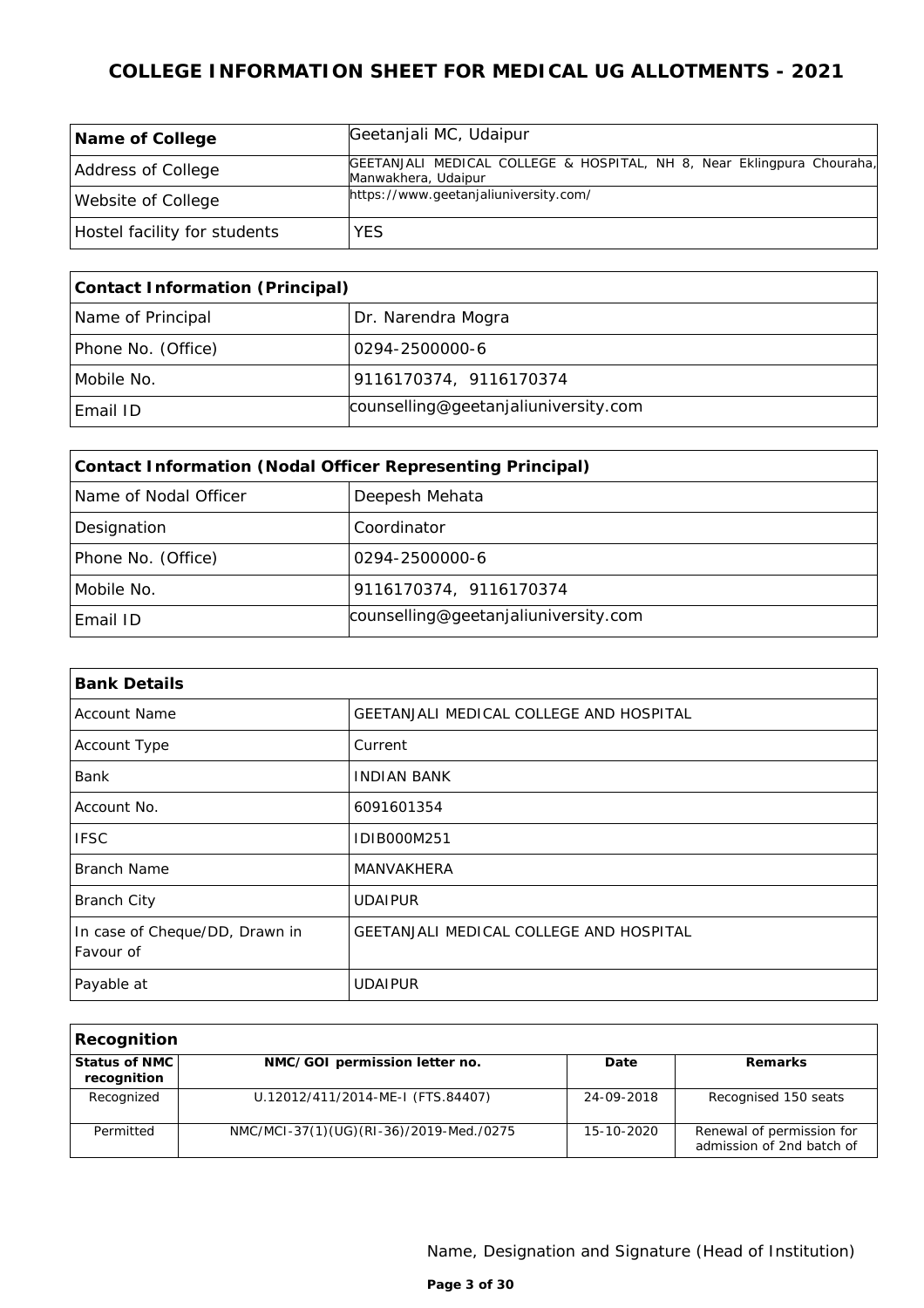| Status of NMC I<br>recognition | NMC/GOI permission letter no. | Date       | Remarks                                                     |
|--------------------------------|-------------------------------|------------|-------------------------------------------------------------|
| Permitted                      | NMC/UGR/2020/000250/021475    | 22-09-2021 | Renewal of permission for<br>admission of 3rd batch of MBBS |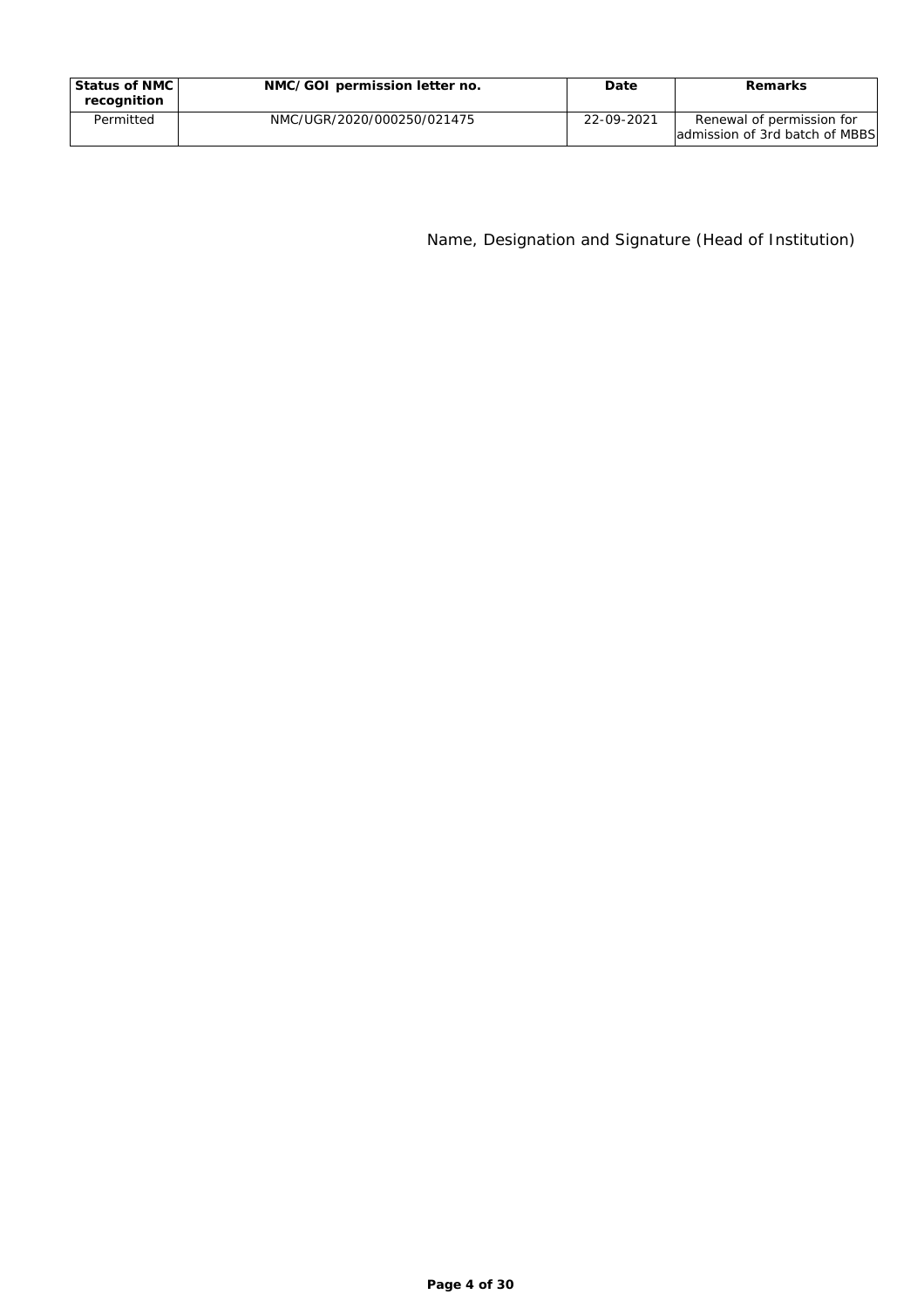| Name of College              | GMC, Barmer                                                                                                 |
|------------------------------|-------------------------------------------------------------------------------------------------------------|
| Address of College           | Government Medical College, Barmer, National Highway No. 68, Jaisalmer Road,<br>Jalipa, Barmer, Pin- 344001 |
| Website of College           | http://www.education.rajasthan.gov.in/mcbarmer                                                              |
| Hostel facility for students | NO.                                                                                                         |

| Contact Information (Principal) |                                      |
|---------------------------------|--------------------------------------|
| Name of Principal               | Dr. R. K. Aseri                      |
| Phone No. (Office)              | 02982-227850                         |
| Mobile No.                      | 9413353230                           |
| Email ID                        | principal.mc.barmer@rajasthan.gov.in |

| Contact Information (Nodal Officer Representing Principal) |                              |  |
|------------------------------------------------------------|------------------------------|--|
| Name of Nodal Officer                                      | Dr. Deepak Tanwar            |  |
| Designation                                                | <b>MOIC Academic Section</b> |  |
| Phone No. (Office)                                         | 7597513720                   |  |
| Mobile No.                                                 | 8619781200                   |  |
| Email ID                                                   | drdeepaktanwar89@gmail.com   |  |

| <b>Bank Details</b>                         |                                          |  |
|---------------------------------------------|------------------------------------------|--|
| <b>Account Name</b>                         | PRINCIPAL AND CONTROLLER MEDICAL COLLEGE |  |
| Account Type                                | Saving                                   |  |
| <b>Bank</b>                                 | STATE BANK OF INDIA                      |  |
| Account No.                                 | 38766318691                              |  |
| <b>IFSC</b>                                 | SBIN0031729                              |  |
| Branch Name                                 | <b>BARMER COLLECTORATE</b>               |  |
| <b>Branch City</b>                          | <b>BARMER</b>                            |  |
| In case of Cheque/DD, Drawn in<br>Favour of | PRINCIPAL AND CONTROLLER MEDICAL COLLEGE |  |
| Payable at                                  | <b>SBI BARMER</b>                        |  |

| Recognition                  |                                          |            |         |
|------------------------------|------------------------------------------|------------|---------|
| Status of NMC<br>recognition | NMC/GOI permission letter no.            | Date       | Remarks |
| Permitted                    | NMC/MCI-37(1)(UG)(EWS)/2019-Med./1522-26 | 09/10/2020 |         |
| Permitted                    | NMC/UGR/2020/000100/018177               | 11.08.2021 |         |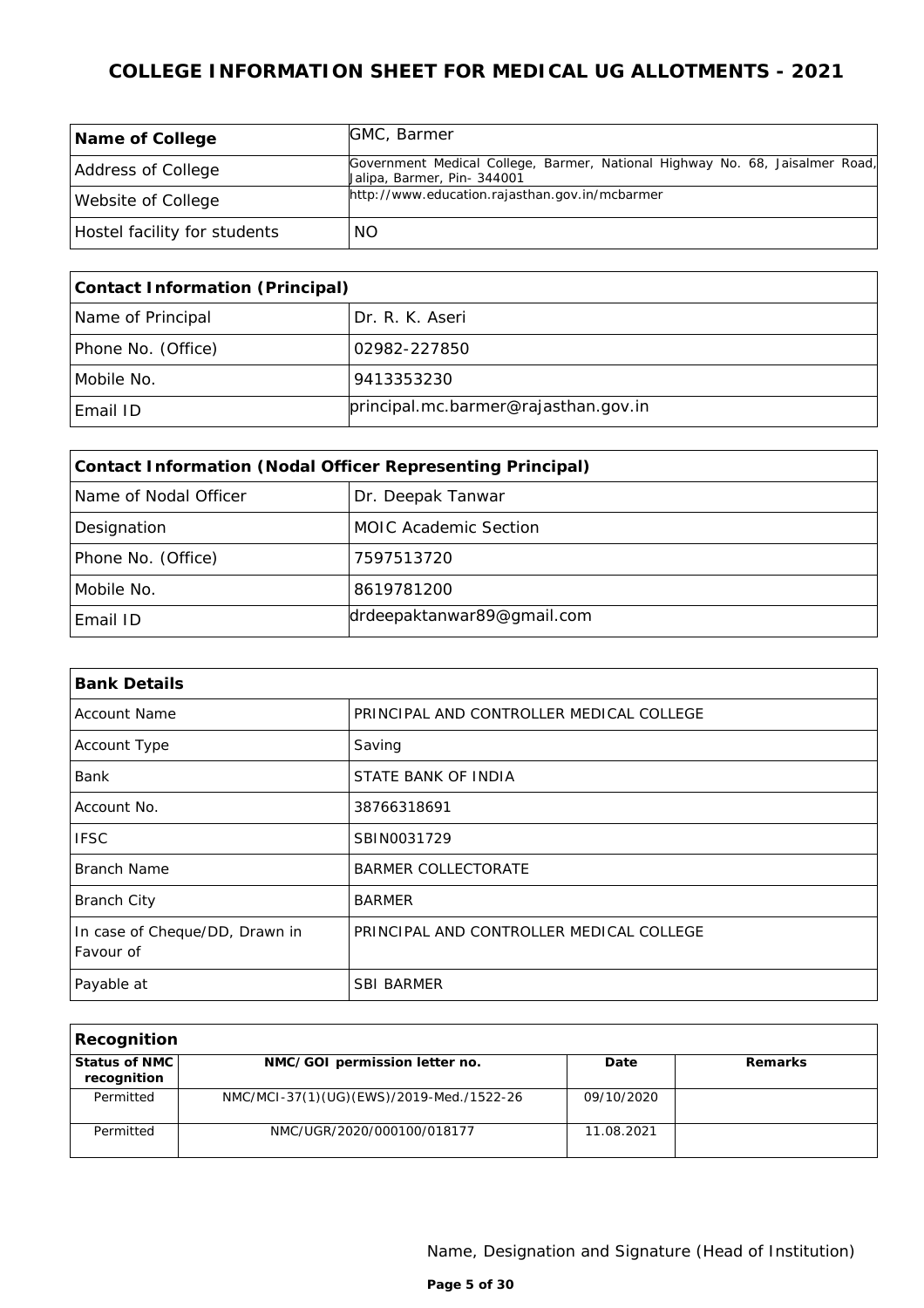| Name of College              | GMC, Bharatpur                                 |
|------------------------------|------------------------------------------------|
| Address of College           | NH-21, Village Rampura, Bharatpur 321001       |
| Website of College           | http://education.rajasthan.gov.in/medbharatpur |
| Hostel facility for students | NO.                                            |

| Contact Information (Principal) |                                       |
|---------------------------------|---------------------------------------|
| Name of Principal               | Dr (Col) Rajat Srivastava             |
| Phone No. (Office)              | 05644294669                           |
| Mobile No.                      | 9873733484                            |
| Email ID                        | principal.mc.bhartpr@rajasthan.gov.in |

| Contact Information (Nodal Officer Representing Principal) |                             |  |
|------------------------------------------------------------|-----------------------------|--|
| Name of Nodal Officer                                      | Dr. Ramkumar Singhal        |  |
| Designation                                                | Associate Professor         |  |
| Phone No. (Office)                                         | 05644294669                 |  |
| Mobile No.                                                 | 9408271046                  |  |
| Email ID                                                   | drramkumarsinghal@gmail.com |  |

| <b>Bank Details</b>                         |                                           |  |
|---------------------------------------------|-------------------------------------------|--|
| <b>Account Name</b>                         | Principal Govt. Medical College Bharatpur |  |
| Account Type                                | Saving                                    |  |
| Bank                                        | PUNJAB NATIONAL BANK                      |  |
| Account No.                                 | 2967000100354896                          |  |
| <b>IFSC</b>                                 | PUNB0296700                               |  |
| <b>Branch Name</b>                          | RAJENDRA NAGAR                            |  |
| <b>Branch City</b>                          | Bharatpur                                 |  |
| In case of Cheque/DD, Drawn in<br>Favour of | Principal Govt. Medical College Bharatpur |  |
| Payable at                                  | Bharatpur                                 |  |

| Recognition                  |                                      |            |         |
|------------------------------|--------------------------------------|------------|---------|
| Status of NMC<br>recognition | NMC/GOI permission letter no.        | Date       | Remarks |
| Permitted                    | NMC/MCI/34(41)(R51)/2020-21 Med/1817 | 15-10-2020 |         |
| Permitted                    | NMC/UGR/2020/000146/018188           | 11-08-2021 |         |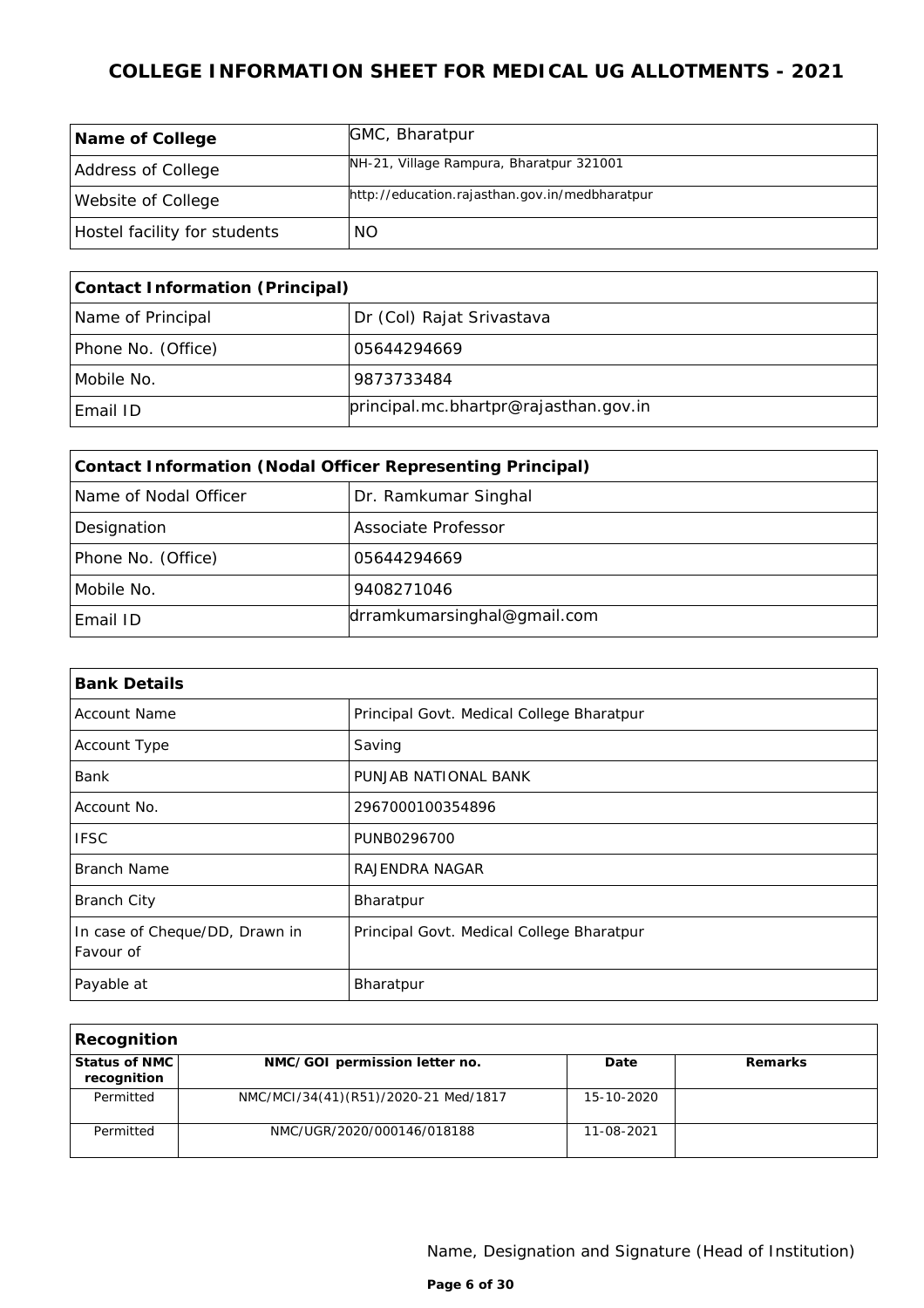| Name of College              | GMC, Bhilwara                                                                    |
|------------------------------|----------------------------------------------------------------------------------|
|                              |                                                                                  |
|                              | SINDARI KE BALAJI ROAD, SANGANER BHILWARA. 311001                                |
| Address of College           |                                                                                  |
|                              | https://education.rajasthan.gov.in/content/raj/education/en/medical-education/bh |
| Website of College           | ilwara-medical-college/home.html                                                 |
|                              |                                                                                  |
| Hostel facility for students | NO.                                                                              |

| Contact Information (Principal) |                                       |  |
|---------------------------------|---------------------------------------|--|
| Name of Principal               | DR. PAWAN KUMAR                       |  |
| Phone No. (Office)              | 101482-258002                         |  |
| Mobile No.                      | 9945272261, 7019166467                |  |
| Email ID                        | principal.mc.bhilwar@rajasthan.gov.in |  |

| Contact Information (Nodal Officer Representing Principal) |                           |  |
|------------------------------------------------------------|---------------------------|--|
| Name of Nodal Officer                                      | DR. ASHISH SHARMA         |  |
| Designation                                                | SENIOR DEMONSTRATOR       |  |
| Phone No. (Office)                                         | 01482-258016              |  |
| Mobile No.                                                 | 9636419221                |  |
| Email ID                                                   | docashishsharma@gmail.com |  |

| <b>Bank Details</b>                         |                                                   |
|---------------------------------------------|---------------------------------------------------|
| <b>Account Name</b>                         | PRINCIPAL AND CONTROLLER MEDICAL COLLEGE BHILWARA |
| Account Type                                | Saving                                            |
| Bank                                        | STATE BANK OF INDIA                               |
| Account No.                                 | 36227901467                                       |
| <b>IFSC</b>                                 | SBIN0007364                                       |
| Branch Name                                 | RAJENDRA MARG BHILWARA                            |
| <b>Branch City</b>                          | BHILWARA RAJASTHAN                                |
| In case of Cheque/DD, Drawn in<br>Favour of | PRINCIPAL AND CONTROLLER MEDICAL COLLEGE BHILWARA |
| Payable at                                  | BHILWARA                                          |

| Recognition                  |                               |      |         |
|------------------------------|-------------------------------|------|---------|
| Status of NMC<br>recognition | NMC/GOI permission letter no. | Date | Remarks |
| Permitted                    |                               |      |         |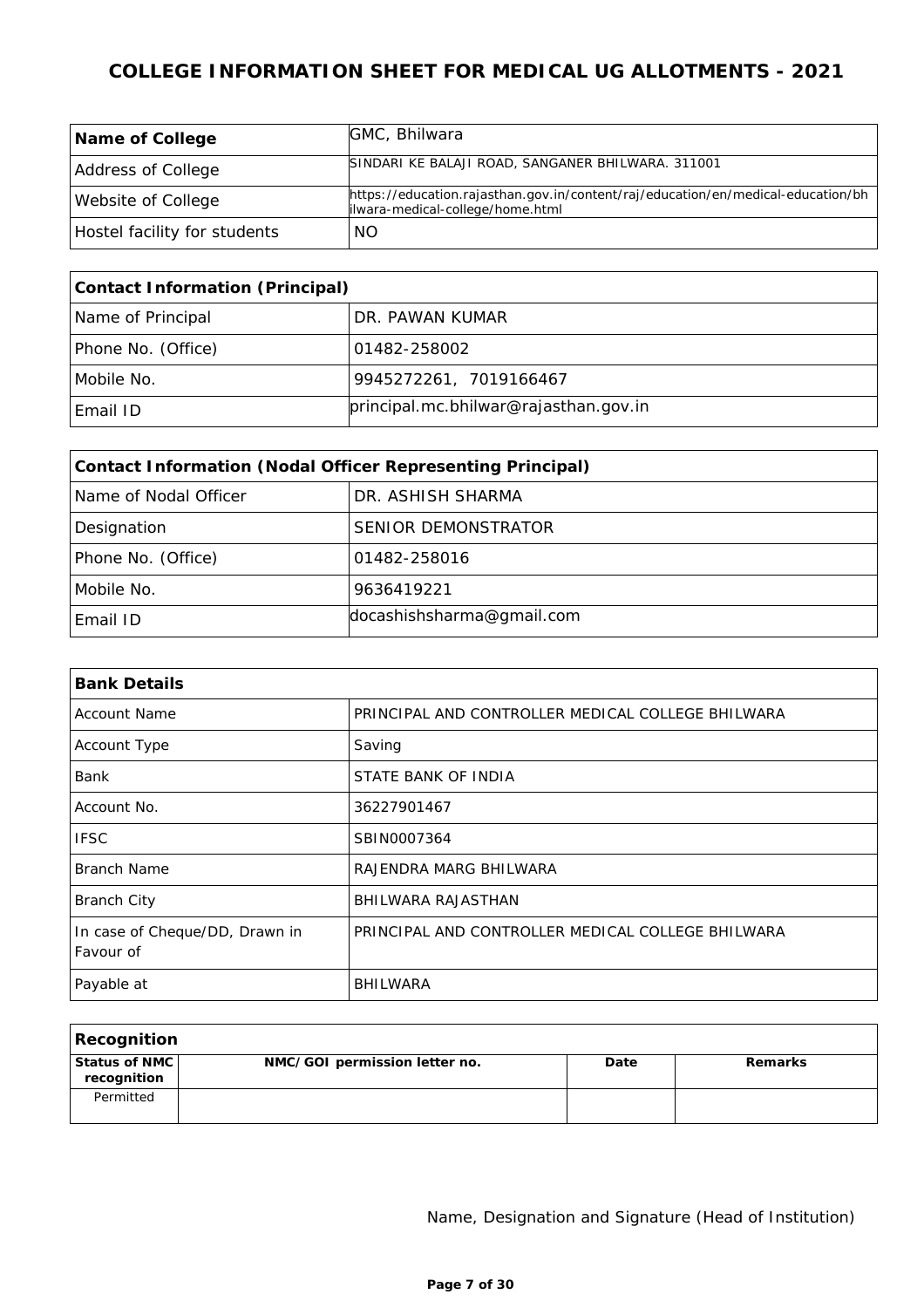| Name of College              | GMC, Churu                                       |
|------------------------------|--------------------------------------------------|
| Address of College           | Shekhawat Colony, Near Police Line, Churu 331001 |
| Website of College           | https://education.rajasthan.gov.in/mcchuru       |
| Hostel facility for students | <b>YES</b>                                       |

| Contact Information (Principal) |                           |  |
|---------------------------------|---------------------------|--|
| Name of Principal               | DR. Mahesh Mohanlal Pukar |  |
| Phone No. (Office)              | 101562-251888             |  |
| Mobile No.                      | 9099097329                |  |
| Email ID                        | mahesreem11@gmail.com     |  |

| Contact Information (Nodal Officer Representing Principal) |                           |  |
|------------------------------------------------------------|---------------------------|--|
| Name of Nodal Officer                                      | DR. Rajesh Kumar Singh    |  |
| Designation                                                | PROFESSOR, PSM DEPARTMENT |  |
| Phone No. (Office)                                         | 01562-251888              |  |
| Mobile No.                                                 | 9917079937                |  |
| Email ID                                                   | drrajeshsingh78@gmail.com |  |

| <b>Bank Details</b>                         |                                                      |  |
|---------------------------------------------|------------------------------------------------------|--|
| <b>Account Name</b>                         | Principal & Controller, Churu Medical College, Churu |  |
| Account Type                                | Saving                                               |  |
| Bank                                        | <b>BANK OF BARODA</b>                                |  |
| Account No.                                 | 01300100027260                                       |  |
| <b>IFSC</b>                                 | <b>BARBOCHURUX</b>                                   |  |
| <b>Branch Name</b>                          | <b>CHURU</b>                                         |  |
| <b>Branch City</b>                          | <b>CHURU</b>                                         |  |
| In case of Cheque/DD, Drawn in<br>Favour of | Principal & Controller, Churu Medical College, Churu |  |
| Payable at                                  |                                                      |  |

| Recognition                  |                               |      |         |
|------------------------------|-------------------------------|------|---------|
| Status of NMC<br>recognition | NMC/GOI permission letter no. | Date | Remarks |
| Recognized                   |                               |      |         |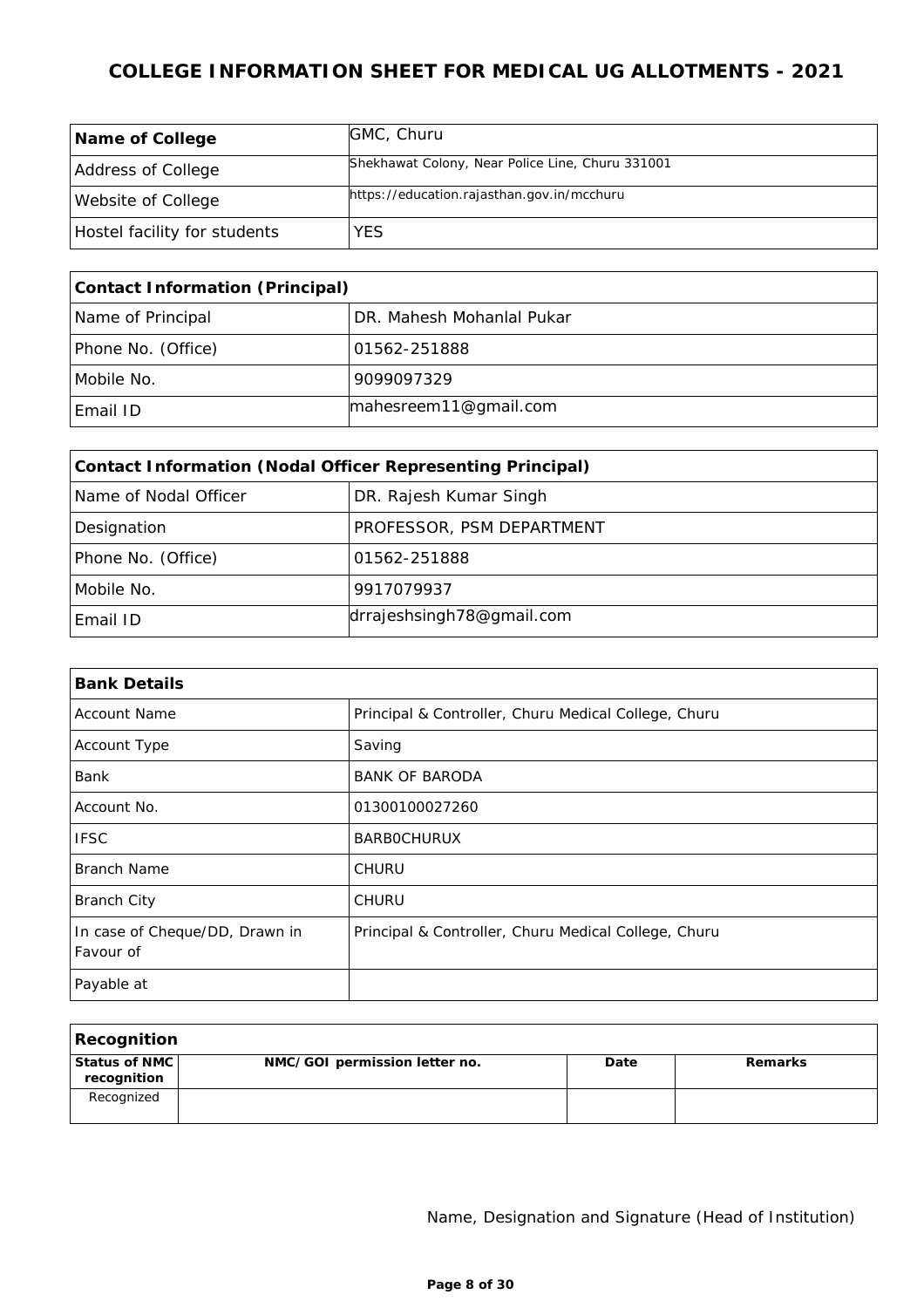| Name of College              | GMC, Dungarpur                                                                                                                                |
|------------------------------|-----------------------------------------------------------------------------------------------------------------------------------------------|
| Address of College           | NILLAGE THANA DIST. DUNGARPUR RAJASTHAN 314001                                                                                                |
| Website of College           | https://education.rajasthan.gov.in/content/raj/education/medical-education-depar<br>tment/en/Society-Medical-Colleges-Including-Raj-MES.html# |
| Hostel facility for students | YES                                                                                                                                           |

| Contact Information (Principal)         |                        |  |
|-----------------------------------------|------------------------|--|
| Name of Principal<br>Dr. Shrikant Asawa |                        |  |
| Phone No. (Office)                      | 02964294198            |  |
| Mobile No.                              | 9080491475, 9080491475 |  |
| Email ID                                | dr22071968@gmail.com   |  |

| Contact Information (Nodal Officer Representing Principal) |                                |  |  |
|------------------------------------------------------------|--------------------------------|--|--|
| Name of Nodal Officer                                      | Dr. Jeetendra Yogi             |  |  |
| Designation                                                | Assistant Professor Physiology |  |  |
| Phone No. (Office)                                         | 02964294198                    |  |  |
| 6377320773, 8742809028<br>Mobile No.                       |                                |  |  |
| Email ID                                                   | drjeetendrayogi@gmail.com      |  |  |

| <b>Bank Details</b>                         |                                                     |
|---------------------------------------------|-----------------------------------------------------|
| <b>Account Name</b>                         | Principal and Controller Medical College, Dungarpur |
| Account Type                                | Saving                                              |
| <b>Bank</b>                                 | <b>SBI</b>                                          |
| Account No.                                 | 37231472467                                         |
| <b>IFSC</b>                                 | SBIN0006885                                         |
| Branch Name                                 | MAIN BRANCH SHASTRI MARG                            |
| <b>Branch City</b>                          | <b>DUNGARPUR</b>                                    |
| In case of Cheque/DD, Drawn in<br>Favour of | Principal and Controller Medical College, Dungarpur |
| Payable at                                  | Dungarpur                                           |

| Recognition                  |                                   |            |                                                      |
|------------------------------|-----------------------------------|------------|------------------------------------------------------|
| Status of NMC<br>recognition | NMC/GOI permission letter no.     | Date       | Remarks                                              |
| Permitted                    | U-12012/350/2019-ME.1[FTS.8013875 | 21-06-2019 | TOTAL 150 MBBS SEATS are<br>here including EWS Seats |
| Permitted                    | NMC/UGR/2020/000039/018-251       | 11-08-2021 | TOTAL 150 MBBS SEATS are<br>here including EWS Seats |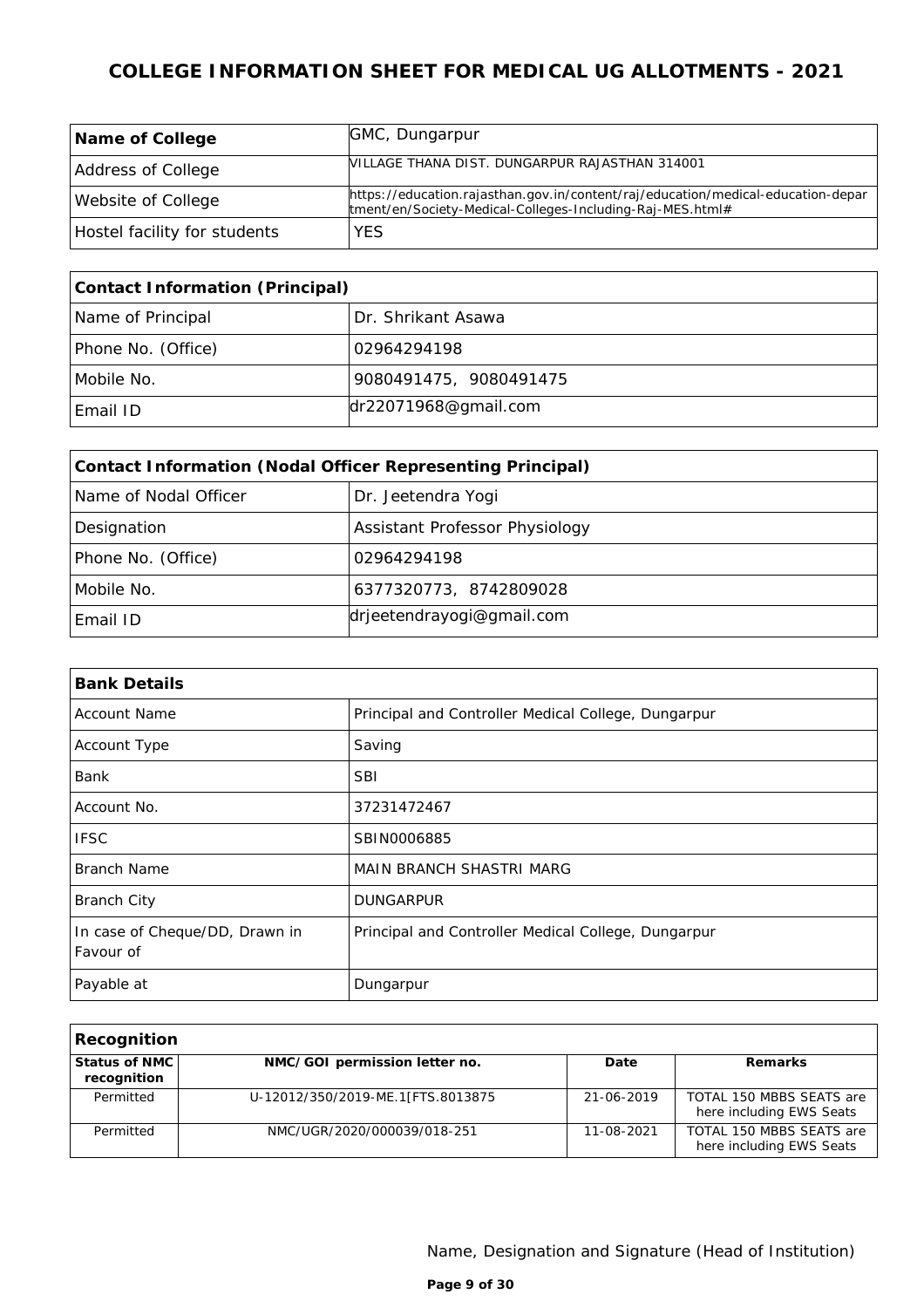| Status of NMC I<br>recognition | NMC/GOI permission letter no. | Date       | Remarks                                                   |
|--------------------------------|-------------------------------|------------|-----------------------------------------------------------|
| Permitted                      | NMC/UGR/2020/000039/018-251   | 11-08-2021 | TOTAL 100 + 50 MBBS Seats<br>are here including EWS Seats |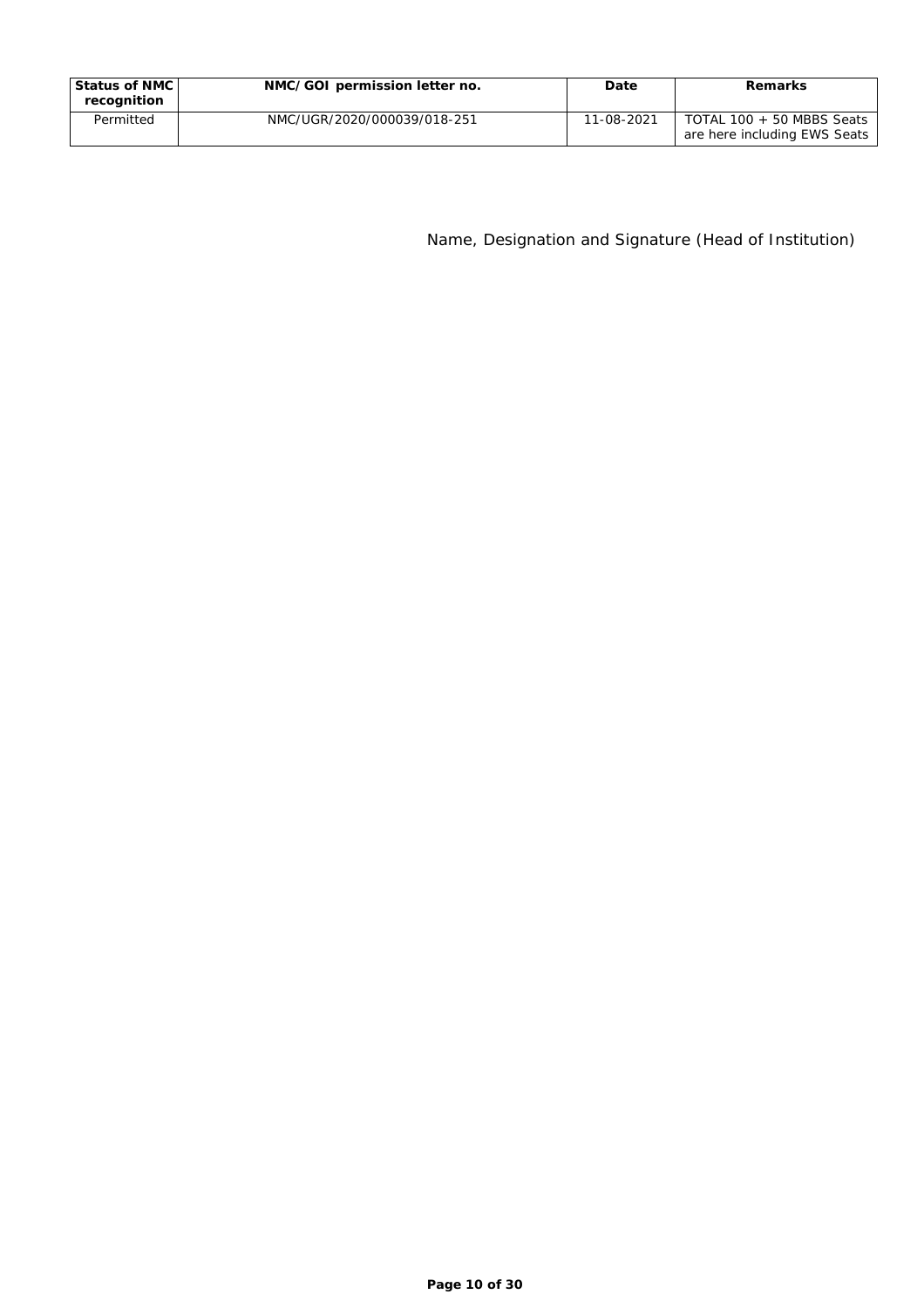| Name of College              | GMC, Kota                                                                                     |
|------------------------------|-----------------------------------------------------------------------------------------------|
| Address of College           | RANGBARI ROAD, KOTA, RAJASTHAN 324005                                                         |
| Website of College           | https://education.rajasthan.gov.in/content/raj/education/government-medical-coll<br>ege--kota |
| Hostel facility for students | <b>YES</b>                                                                                    |

| Contact Information (Principal) |                        |  |
|---------------------------------|------------------------|--|
| Name of Principal               | DR VIJAY SARDANA       |  |
| Phone No. (Office)              | 107442470674           |  |
| Mobile No.                      | 9414182141, 9829086690 |  |
| Email ID                        | vsard13@gmail.com      |  |

| Contact Information (Nodal Officer Representing Principal) |                   |  |  |
|------------------------------------------------------------|-------------------|--|--|
| Name of Nodal Officer                                      | DR DEEPIKA MITTAL |  |  |
| Designation                                                | PROFESSOR PSM     |  |  |
| Phone No. (Office)                                         | 07442470674       |  |  |
| Mobile No.<br>9461651334                                   |                   |  |  |
| drmittaldeepika@gmail.com<br>Email ID                      |                   |  |  |

| <b>Bank Details</b>                         |                                                   |
|---------------------------------------------|---------------------------------------------------|
| <b>Account Name</b>                         | PRINCIPAL GOVT. MEDICAL COLLEGE & CONTROLLER KOTA |
| Account Type                                | Saving                                            |
| Bank                                        | STATE BANK OF INDIA MEDICAL COLLEGE KOTA          |
| Account No.                                 | 61092482888                                       |
| <b>IFSC</b>                                 | SBIN0031940                                       |
| Branch Name                                 | MEDICAL COLLEGE KOTA                              |
| <b>Branch City</b>                          | <b>KOTA</b>                                       |
| In case of Cheque/DD, Drawn in<br>Favour of | PRINCIPAL GOVT. MEDICAL COLLEGE CONTROLLER KOTA   |
| Payable at                                  | STATE BANK OF INDIA MEDICAL COLLEGE KOTA          |

| Recognition                  |                                        |            |                                          |
|------------------------------|----------------------------------------|------------|------------------------------------------|
| Status of NMC<br>recognition | NMC/GOI permission letter no.          | Date       | Remarks                                  |
| Permitted                    | NMC/MCI-37(1)(UG)(R1-35)/2019.Med/2067 | 15/10/2020 | out of 250 seats 100 seats<br>permitted  |
| Recognized                   | MCI-37(1)(Recq-24)(UG)/2016.Med/100802 | 07/04/2017 | out of 250 seats 150 seats<br>Recognized |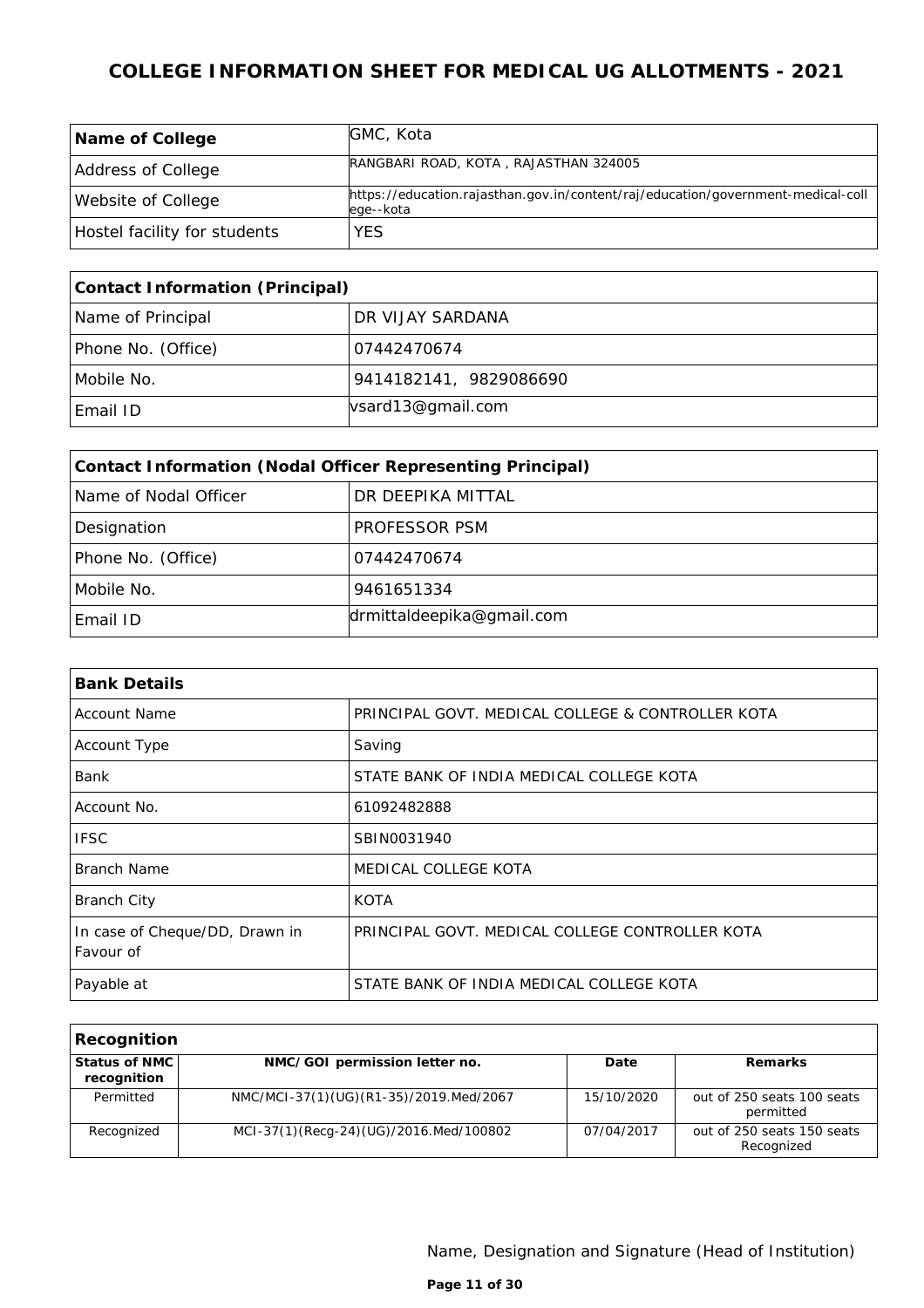| Status of NMC<br>recognition | NMC/GOI permission letter no.          | Date       | Remarks                                  |
|------------------------------|----------------------------------------|------------|------------------------------------------|
| Recognized                   | MCI-37(1)(Recq-24)(UG)/2016.Med/100802 | 07/04/2017 | out of 250 seats 150 seats<br>Recognized |
| Permitted                    | NMC/UGR/2020/000051/021467             | 20/09/2021 | out of 250 seats 100 seats<br>permitted  |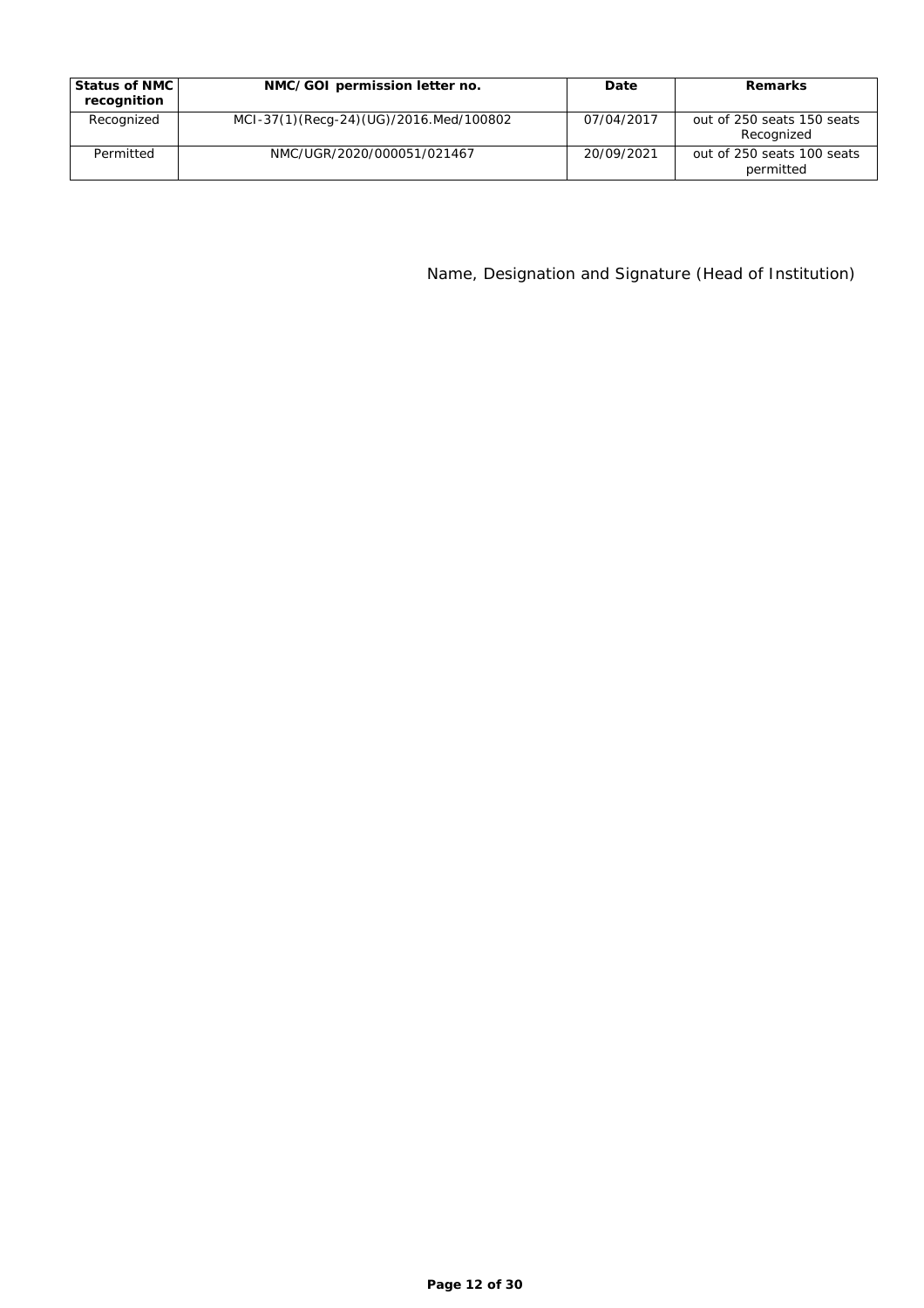| Name of College              | GMC, Pali                                                                               |
|------------------------------|-----------------------------------------------------------------------------------------|
| Address of College           | RAMASIYA VILLAGE HEMAWAS NATIONAL HIGHWAY NO. 14 SUMERPUR ROAD PALI<br><b>RAJASTHAN</b> |
| Website of College           | http://www.education.rajasthan.gov.in/mcpali                                            |
| Hostel facility for students | <b>YES</b>                                                                              |

| Contact Information (Principal) |                                    |  |
|---------------------------------|------------------------------------|--|
| Name of Principal               | DR. DEEPAK VERMA                   |  |
| Phone No. (Office)              | 102932-285016                      |  |
| Mobile No.                      | 9414133636                         |  |
| Email ID                        | PRINCIPAL MC PALI@RAJASTHAN GOV IN |  |

| Contact Information (Nodal Officer Representing Principal) |                             |  |
|------------------------------------------------------------|-----------------------------|--|
| Name of Nodal Officer                                      | DR. RAJENDRA SHARMA         |  |
| Designation                                                | <b>ASSISTANT PROFESSOR</b>  |  |
| Phone No. (Office)                                         | 02932-285016                |  |
| Mobile No.                                                 | 9810175566                  |  |
| Email ID                                                   | rajendra.sharma77@gmail.com |  |

| <b>Bank Details</b>                         |                                                |  |
|---------------------------------------------|------------------------------------------------|--|
| <b>Account Name</b>                         | PRINCIPAL AND CONTROLLER MEDICAL COLLEGE, PALI |  |
| Account Type                                | Saving                                         |  |
| <b>Bank</b>                                 | <b>SBI</b>                                     |  |
| Account No.                                 | 36943296272                                    |  |
| <b>IFSC</b>                                 | SBIN0031589                                    |  |
| Branch Name                                 | PALI COLLECTORATE                              |  |
| <b>Branch City</b>                          | PALI                                           |  |
| In case of Cheque/DD, Drawn in<br>Favour of | PRINCIPAL AND CONTROLLER MEDICAL COLLEGE, PALI |  |
| Payable at                                  | PALI                                           |  |

| Recognition                      |                                       |            |         |
|----------------------------------|---------------------------------------|------------|---------|
| l Status of NMC l<br>recognition | NMC/GOI permission letter no.         | Date       | Remarks |
| Permitted                        | NO.U-12012/350/2019-ME.I[FTS.80I3875] | 21/06/2019 |         |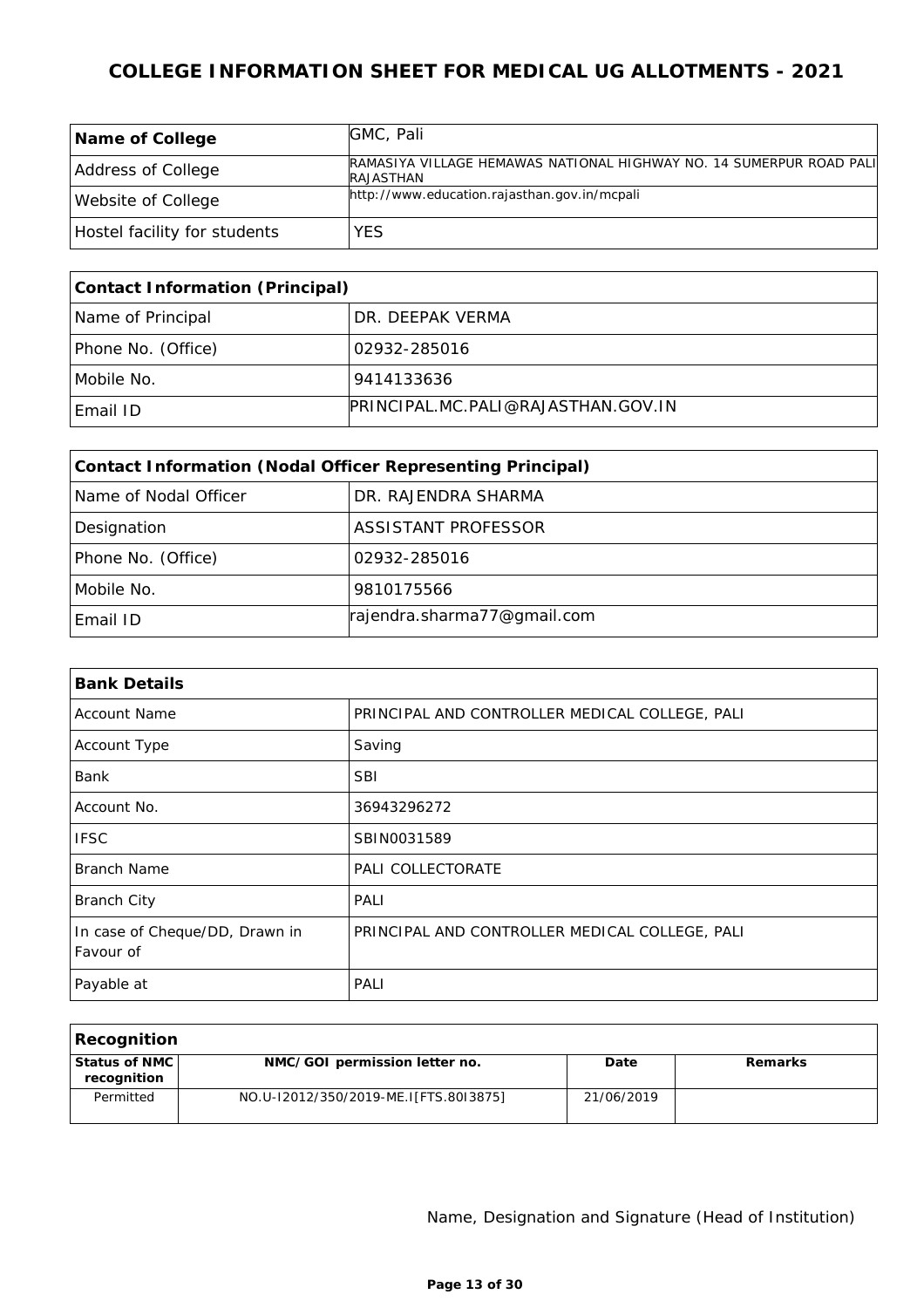| Name of College              | S.K. GMC, Sikar                                                              |
|------------------------------|------------------------------------------------------------------------------|
| Address of College           | Bajaj Gram Sanwali, Dist. Sikar, Rajasthan. Pin code 332001                  |
| Website of College           | http://education.rajasthan.gov.in/content/raj/education/sikar-medicalcollege |
| Hostel facility for students | YES.                                                                         |

| Contact Information (Principal) |                        |  |
|---------------------------------|------------------------|--|
| Name of Principal               | I Dr. K. K. Verma      |  |
| Phone No. (Office)              | 9414137228             |  |
| Mobile No.                      | 9414137228, 9001722770 |  |
| Email ID                        | drverma_kk@yahoo.com   |  |

| Contact Information (Nodal Officer Representing Principal) |                                  |  |
|------------------------------------------------------------|----------------------------------|--|
| Name of Nodal Officer                                      | DR. POONAM MAHLA                 |  |
| Designation                                                | Associate professor Biochemistry |  |
| Phone No. (Office)                                         | 9958741244                       |  |
| Mobile No.                                                 | 9079760659, 7503374650           |  |
| Email ID                                                   | poonammahla.biochem@gmail.com    |  |

| <b>Bank Details</b>                         |                                    |  |
|---------------------------------------------|------------------------------------|--|
| <b>Account Name</b>                         | PRINCIPAL & CONTROLLER SKGMC SIKAR |  |
| Account Type                                | Saving                             |  |
| Bank                                        | <b>HDFC BANK LTD.</b>              |  |
| Account No.                                 | 50100195013667                     |  |
| <b>IFSC</b>                                 | HDFC0001125                        |  |
| <b>Branch Name</b>                          | STATION ROAD SIKAR                 |  |
| <b>Branch City</b>                          | <b>SIKAR</b>                       |  |
| In case of Cheque/DD, Drawn in<br>Favour of | PRINCIPAL & CONTROLLER SKGMC SIKAR |  |
| Payable at                                  | <b>SIKAR</b>                       |  |

| Recognition                    |                                    |            |         |
|--------------------------------|------------------------------------|------------|---------|
| Status of NMC  <br>recognition | NMC/GOI permission letter no.      | Date       | Remarks |
| Permitted                      | No.NMC/MARB/(E-31)/ 2019-Med./2436 | 15-10-2020 |         |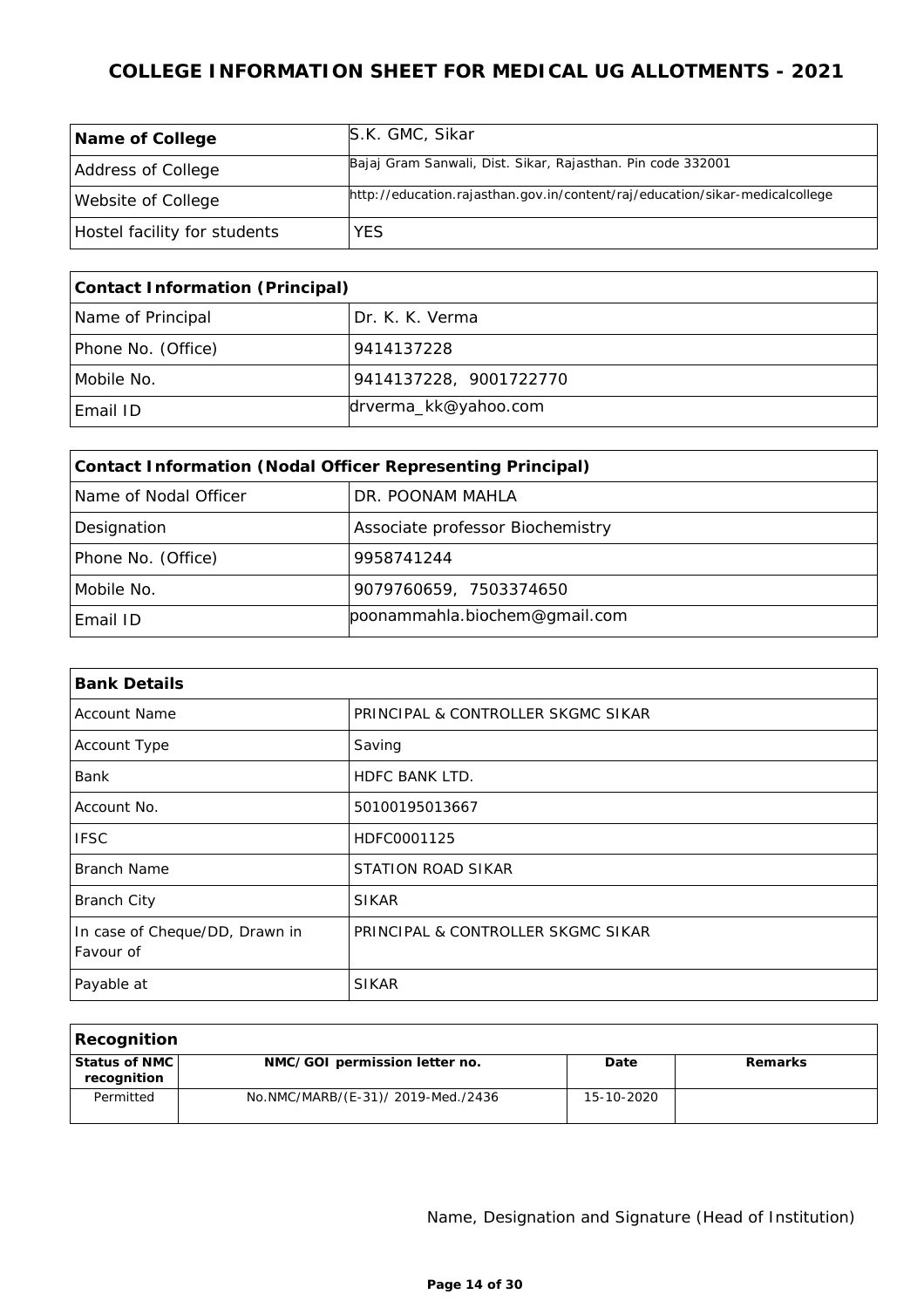| Name of College              | UNU Institute for Medical Sciences and Research Centre, Jaipur                                   |
|------------------------------|--------------------------------------------------------------------------------------------------|
| Address of College           | Institute for Medical Sciences and Research Centre, JNU main Campus, Jagatpura,<br>Jaipur 302017 |
| Website of College           | www.jnujaipur.ac.in                                                                              |
| Hostel facility for students | YES.                                                                                             |

| Contact Information (Principal) |                                      |  |
|---------------------------------|--------------------------------------|--|
| Name of Principal               | Dr (Maj Gen) A D Mathur              |  |
| Phone No. (Office)              | 10141-7199000                        |  |
| Mobile No.                      | 7230059555                           |  |
| Email ID                        | principleal. medical@jnujaipur.ac.in |  |

| Contact Information (Nodal Officer Representing Principal) |                                        |  |
|------------------------------------------------------------|----------------------------------------|--|
| Name of Nodal Officer                                      | Dr Divya Shrivastava                   |  |
| Designation                                                | Director                               |  |
| Phone No. (Office)                                         | 0141-7199000                           |  |
| Mobile No.                                                 | 9351288092                             |  |
| Email ID                                                   | $dr$ .divyashrivastava@jnujaipur.ac.in |  |

| <b>Bank Details</b>                         |                                   |  |
|---------------------------------------------|-----------------------------------|--|
| <b>Account Name</b>                         | Jaipur National University        |  |
| Account Type                                | Current                           |  |
| <b>Bank</b>                                 | Union Bank of India               |  |
| Account No.                                 | 772201110000001                   |  |
| <b>IFSC</b>                                 | UBIN0577227                       |  |
| Branch Name                                 | Jaipur National University Branch |  |
| <b>Branch City</b>                          | Jaipur                            |  |
| In case of Cheque/DD, Drawn in<br>Favour of | Jaipur National University        |  |
| Payable at                                  | Jaipur                            |  |

| Recognition                    |                               |            |            |
|--------------------------------|-------------------------------|------------|------------|
| Status of NMC  <br>recognition | NMC/GOI permission letter no. | Date       | Remarks    |
| Recognized                     | NMC/UGR/2020/015439           | 15-07-2021 | <b>NIL</b> |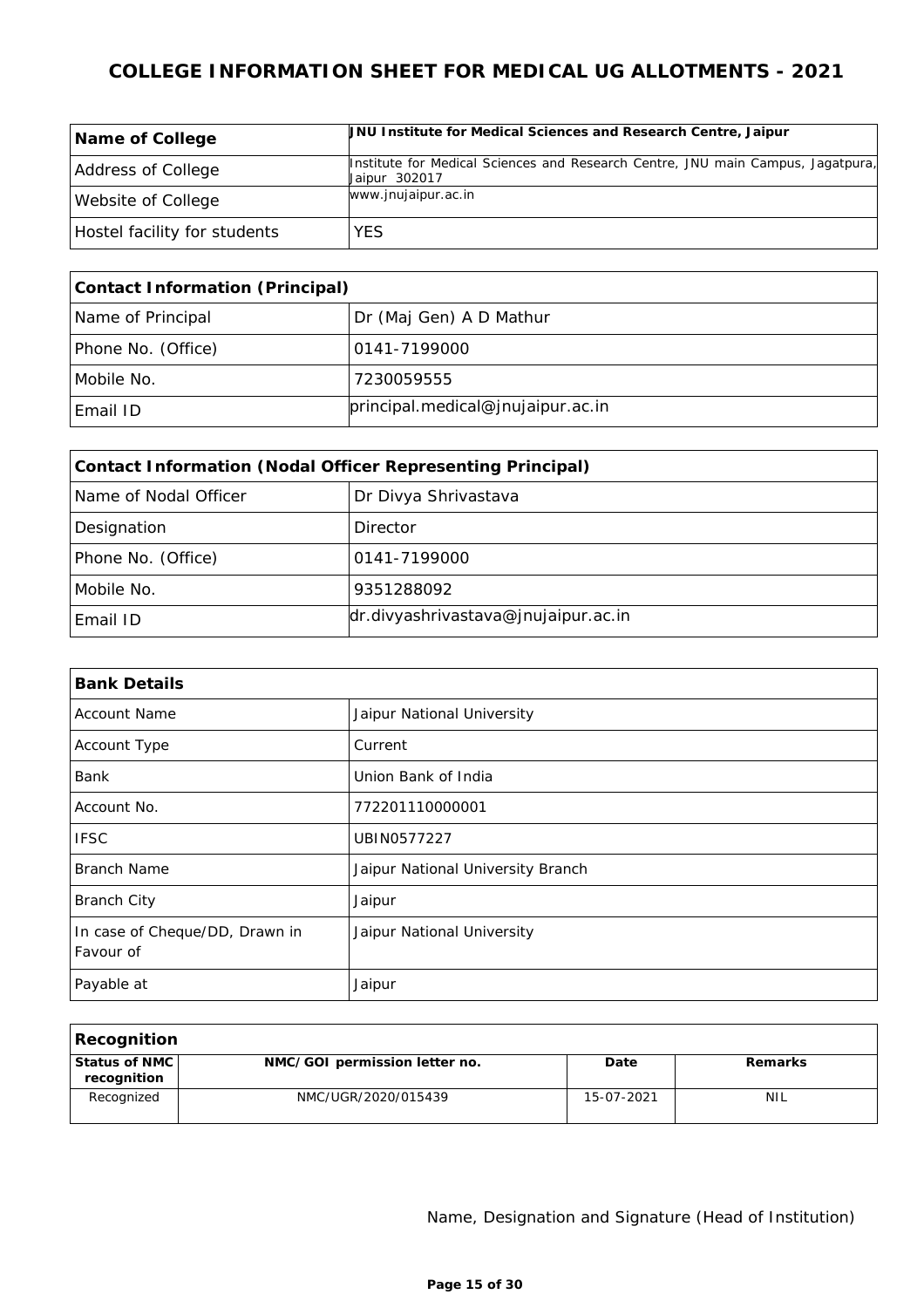| Name of College              | ULN MC, Ajmer                       |
|------------------------------|-------------------------------------|
| Address of College           | NEAR PATEL STADIUM                  |
| Website of College           | https://education.rajasthan.gov.in/ |
| Hostel facility for students | <b>YES</b>                          |

| Contact Information (Principal) |                                       |  |
|---------------------------------|---------------------------------------|--|
| Name of Principal               | DR. V.B. SINGH                        |  |
| Phone No. (Office)              | 2431842                               |  |
| Mobile No.                      | 9414136888                            |  |
| Email ID                        | PRINCIPAL.JLNMC.AJMR@RAJASTHAN.GOV.IN |  |

| Contact Information (Nodal Officer Representing Principal) |                                |  |
|------------------------------------------------------------|--------------------------------|--|
| Name of Nodal Officer                                      | DR. DEEPA THADANI              |  |
| Designation                                                | SENIOR PROFESSOR, BIOCHEMISTRY |  |
| Phone No. (Office)                                         | 2431842                        |  |
| Mobile No.                                                 | 9414354808                     |  |
| Email ID                                                   | drdeepa2010@gmail.com          |  |

| <b>Bank Details</b>                         |                                                                |
|---------------------------------------------|----------------------------------------------------------------|
| <b>Account Name</b>                         | PRINCIPAL & CONTROLLER JAWAHAR LAL NEHRU MEDICAL COLLEGE AJMER |
| Account Type                                | Saving                                                         |
| Bank                                        | <b>ICICI BANK</b>                                              |
| Account No.                                 | 680601701361                                                   |
| <b>IFSC</b>                                 | ICIC0006806                                                    |
| Branch Name                                 | AJMER DEVELOPMENT AUTHORITY                                    |
| <b>Branch City</b>                          | <b>AJMER</b>                                                   |
| In case of Cheque/DD, Drawn in<br>Favour of | PRINCIPAL & CONTROLLER, JLN MEDICAL COLLEGE, AJMER             |
| Payable at                                  | <b>AJMER</b>                                                   |

| Recognition                    |                                     |            |                                                         |
|--------------------------------|-------------------------------------|------------|---------------------------------------------------------|
| Status of NMC  <br>recognition | NMC/GOI permission letter no.       | Date       | Remarks                                                 |
| Recognized                     | U.12012/269/2019-ME.I (FTS.8009667) | 13-06-2019 | 150 seats are recognized and<br>100 seats are permitted |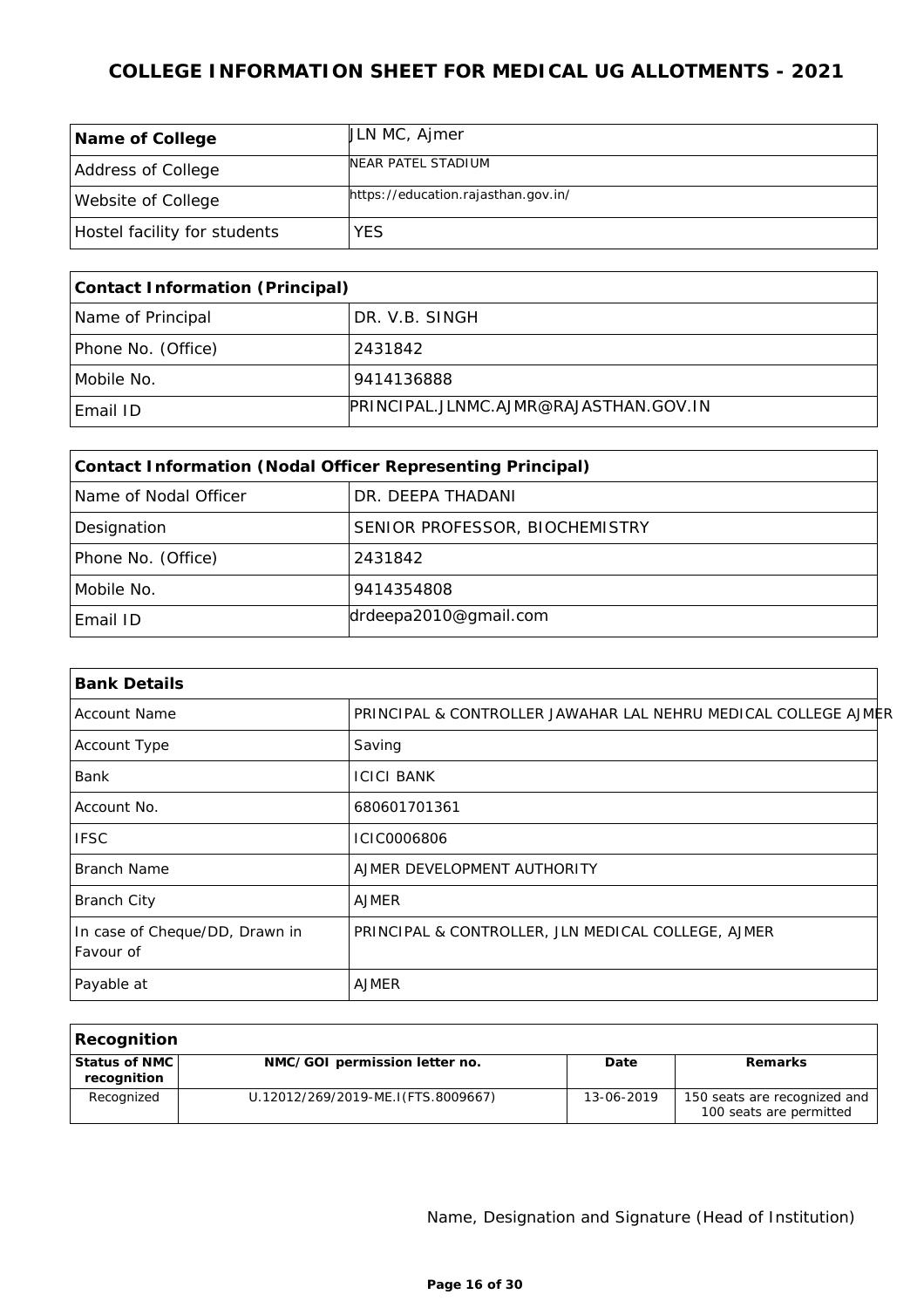| Name of College              | UMC, Jhalawar                                    |
|------------------------------|--------------------------------------------------|
| Address of College           | NH-52, KOTA ROAD, JHALAWAR                       |
| Website of College           | http://www.education.rajasthan.gov.in/mcjhalawar |
| Hostel facility for students | YES.                                             |

| Contact Information (Principal) |                                        |  |
|---------------------------------|----------------------------------------|--|
| Name of Principal               | DR. SHIV BHAGAWAN SHARMA               |  |
| Phone No. (Office)              | 107432-233388                          |  |
| Mobile No.                      | 9413364966, 9414178685                 |  |
| Email ID                        | DEAN, JMC, JHALAWAR@RAJASTHAN, GOV, IN |  |

| Contact Information (Nodal Officer Representing Principal) |                                   |  |
|------------------------------------------------------------|-----------------------------------|--|
| Name of Nodal Officer                                      | DR. DEEPAK KUMAR DUBEY            |  |
| Designation                                                | SR. PROFESSOR & ACADEMIC INCHARGE |  |
| Phone No. (Office)                                         | 07432-233388                      |  |
| Mobile No.                                                 | 9413008462                        |  |
| Email ID                                                   | drddubey69@gmail.com              |  |

| <b>Bank Details</b>                         |                                                   |  |
|---------------------------------------------|---------------------------------------------------|--|
| <b>Account Name</b>                         | JHALAWAR HOSPITAL & MEDICAL COLLEGE SOCIETY       |  |
| Account Type                                | Saving                                            |  |
| Bank                                        | <b>CENTRAL BANK OF INDIA</b>                      |  |
| Account No.                                 | 1568541662                                        |  |
| <b>IFSC</b>                                 | CBIN0281244                                       |  |
| <b>Branch Name</b>                          | <b>MANGAL PURA</b>                                |  |
| <b>Branch City</b>                          | <b>JHALAWAR</b>                                   |  |
| In case of Cheque/DD, Drawn in<br>Favour of | DEAN, JHALAWAR HOSPITAL & MEDICAL COLLEGE SOCIETY |  |
| Payable at                                  | <b>JHALAWAR</b>                                   |  |

| Recognition                  |                               |      |         |
|------------------------------|-------------------------------|------|---------|
| Status of NMC<br>recognition | NMC/GOI permission letter no. | Date | Remarks |
| Recognized                   | 150                           |      |         |
| Permitted                    | 50                            |      |         |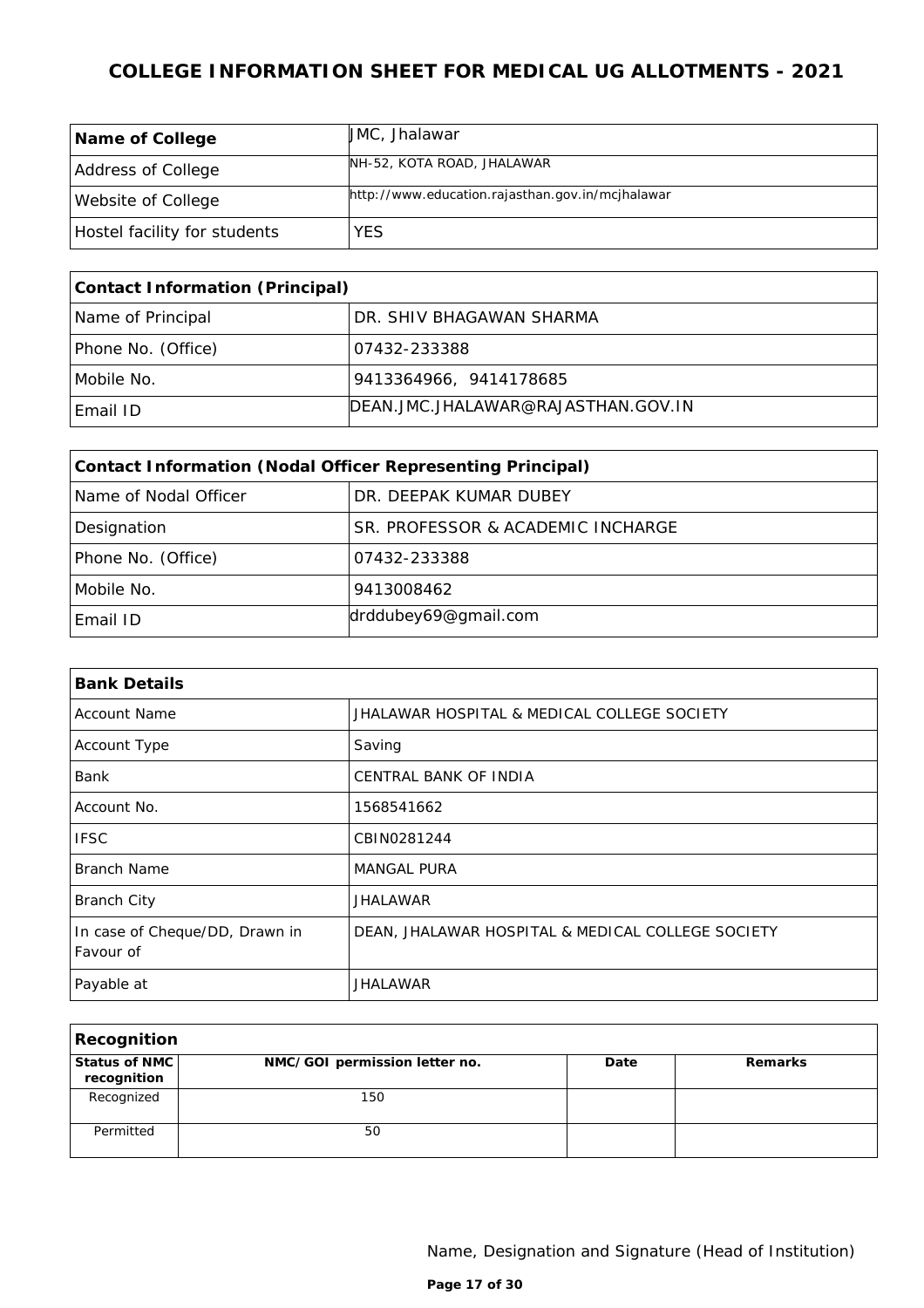| Name of College              | MG MC, Jaipur                                                |
|------------------------------|--------------------------------------------------------------|
| Address of College           | RIICO Institutional Area, Tonk Road, Sitapura, Jaipur-302022 |
| Website of College           | www.mgumst.org                                               |
| Hostel facility for students | <b>YES</b>                                                   |

| Contact Information (Principal) |                              |  |
|---------------------------------|------------------------------|--|
| Name of Principal               | Dr. Swati Garg               |  |
| Phone No. (Office)              | 101412770798                 |  |
| Mobile No.                      | 9414048000,9414048000。       |  |
| Email ID                        | principal.medical@mgumst.org |  |

| Contact Information (Nodal Officer Representing Principal) |                           |  |
|------------------------------------------------------------|---------------------------|--|
| Name of Nodal Officer                                      | Dr. R.C. Gupta            |  |
| Designation                                                | <b>Professor Emirates</b> |  |
| Phone No. (Office)                                         | 01412770798/233           |  |
| Mobile No.                                                 | 9414451793, 9001896578    |  |
| Email ID                                                   | drrcg999@gmail.com        |  |

| <b>Bank Details</b>                         |                                                            |
|---------------------------------------------|------------------------------------------------------------|
| <b>Account Name</b>                         | Mahatma Gandhi University of Medical Sciences & Technology |
| Account Type                                | Current                                                    |
| Bank                                        | Canara Bank                                                |
| Account No.                                 | 83003050000118                                             |
| <b>IFSC</b>                                 | CNRB0018300                                                |
| Branch Name                                 | SME Branch, MI RoadJaipur                                  |
| <b>Branch City</b>                          | Jaipur                                                     |
| In case of Cheque/DD, Drawn in<br>Favour of | Mahatma Gandhi University of Medical Sciences & Technology |
| Payable at                                  | Jaipur                                                     |

| Recognition   |                                                              |            |                             |
|---------------|--------------------------------------------------------------|------------|-----------------------------|
| Status of NMC | NMC/GOI permission letter no.                                | Date       | Remarks                     |
| recognition   |                                                              |            |                             |
| Recognized    | Govt. of India, Ministry of Health and Family Welfare letter | 17.04.2015 | For 150 seats.              |
|               | No. U.12012/224/2015(P-II)                                   |            |                             |
| Recognized    | NMC letter No. NMC/UGR/2020/014534                           | 15.07.2021 | Continuation of recognition |
|               |                                                              |            |                             |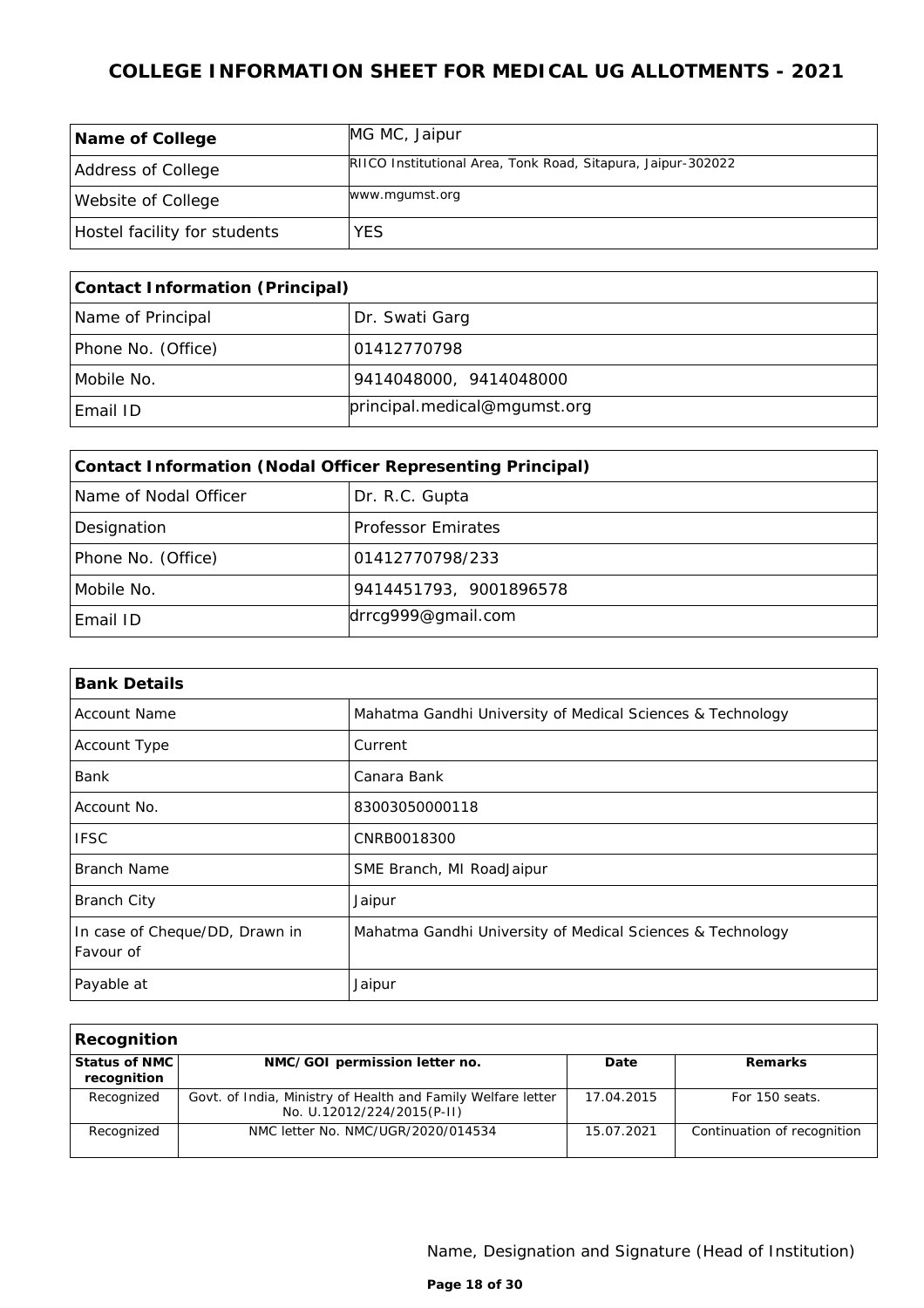| Status of NMC I<br>recognition | NMC/GOI permission letter no.             | Date       | Remarks                                |
|--------------------------------|-------------------------------------------|------------|----------------------------------------|
| Permitted                      | NMC letter No. NMC/UGI/2020/000027/043994 | 06.12.2021 | Increase of MBBS seats 150 to l<br>250 |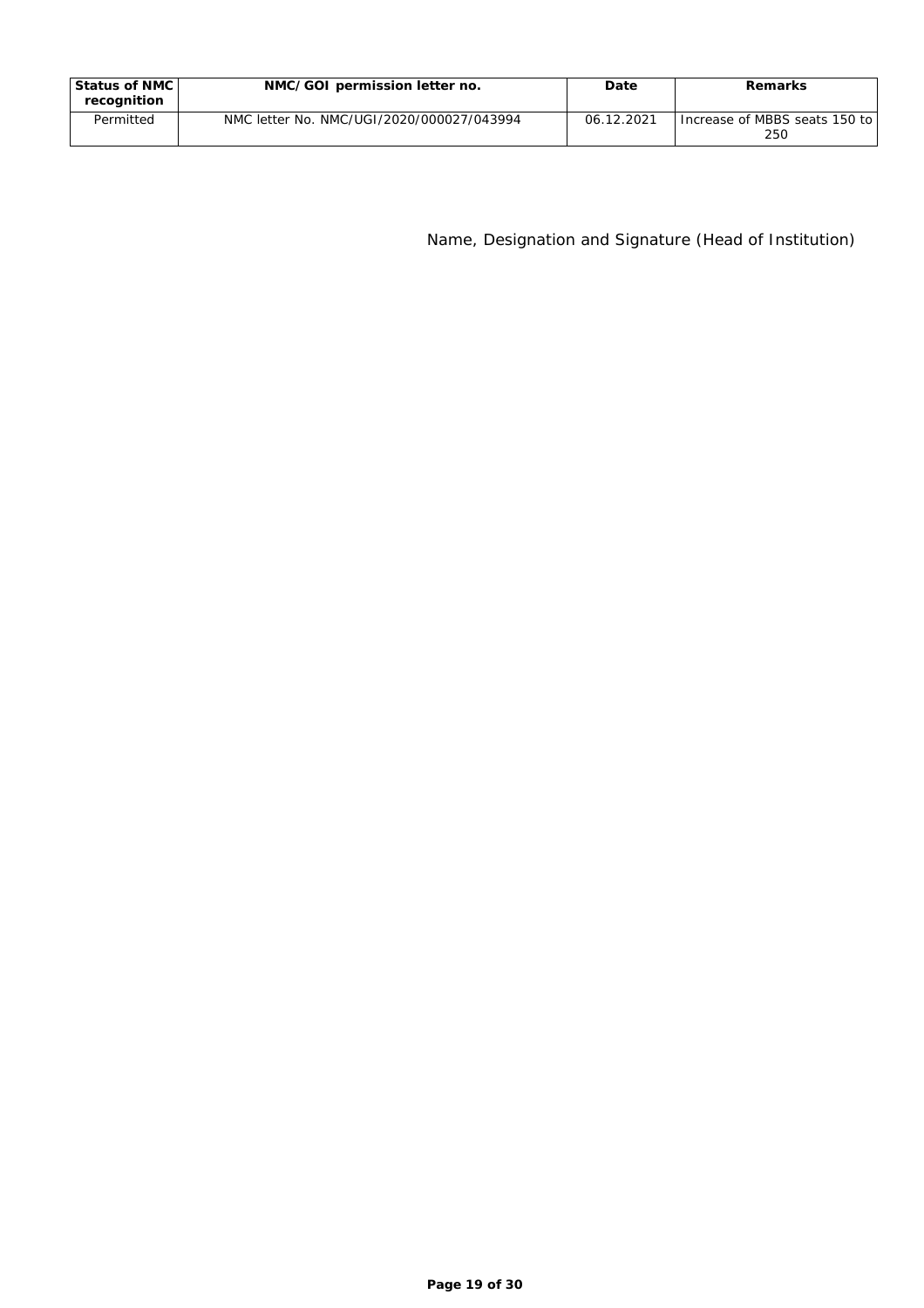| Name of College              | NIMS, Jaipur                                               |
|------------------------------|------------------------------------------------------------|
| Address of College           | Jaipur Delhi Highway, NH- 11C, Jaipur - 303121 (Rajasthan) |
| Website of College           | www.nimsuniversity.org                                     |
| Hostel facility for students | <b>YES</b>                                                 |

| Contact Information (Principal) |                              |  |
|---------------------------------|------------------------------|--|
| Name of Principal               | Dr. Meenaxi Sharma           |  |
| Phone No. (Office)              | 7412077141                   |  |
| Mobile No.                      | 9829278382, 9784371780       |  |
| Email ID                        | registrar@nimsuniversity.org |  |

| Contact Information (Nodal Officer Representing Principal) |                               |  |
|------------------------------------------------------------|-------------------------------|--|
| Name of Nodal Officer                                      | Dr. Sunil Sharma              |  |
| Designation                                                | Pro-President                 |  |
| Phone No. (Office)                                         | 9982683023                    |  |
| Mobile No.                                                 | 9829278382, 9116010407        |  |
| Email ID                                                   | provcnimsuniversity@gmail.com |  |

| <b>Bank Details</b>                         |                           |
|---------------------------------------------|---------------------------|
| <b>Account Name</b>                         | NIMS UNIVERSITY RAJASTHAN |
| Account Type                                | Current                   |
| Bank                                        | <b>ICICI Bank</b>         |
| Account No.                                 | 375205000016              |
| <b>IFSC</b>                                 | ICIC0003752               |
| <b>Branch Name</b>                          | NIMS Achrol               |
| <b>Branch City</b>                          | Jaipur                    |
| In case of Cheque/DD, Drawn in<br>Favour of | NIMS UNIVERSITY RAJASTHAN |
| Payable at                                  | JAIPUR RAJASTHAN          |

| Recognition                  |                                              |            |                                                    |
|------------------------------|----------------------------------------------|------------|----------------------------------------------------|
| Status of NMC<br>recognition | NMC/GOI permission letter no.                | Date       | Remarks                                            |
| Recognized                   | No. MCI-37(1)(Recq.-23)(UG)/2015-Med./173058 | 11-02-2019 | Recognition of 150 Seats                           |
| Permitted                    | NMC/UGI/2020/000042/040525                   | 25-11-2021 | Permission of Increase of seats<br>from 150 to 250 |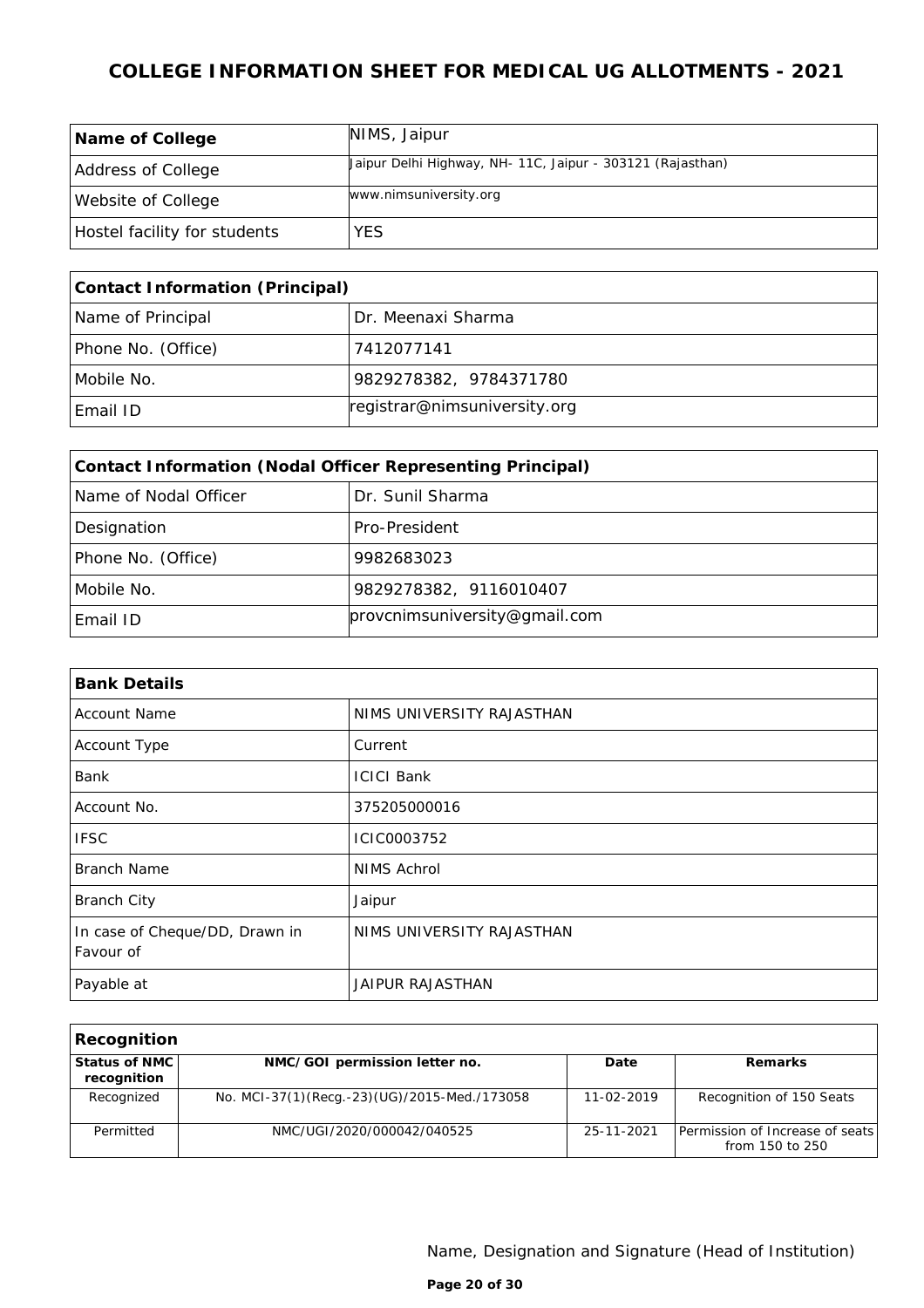| Name of College              | Pacific Insti. of MS, Udaipur                |
|------------------------------|----------------------------------------------|
| Address of College           | Ambua Road Umarda Udaipur (Rajasthan) 313015 |
| Website of College           | http://www.pacificmedicalsciences.ac.in      |
| Hostel facility for students | <b>YES</b>                                   |

| Contact Information (Principal) |                                       |  |
|---------------------------------|---------------------------------------|--|
| Name of Principal               | Dr. Madhu Singhal                     |  |
| Phone No. (Office)              | 10294-3510000                         |  |
| Mobile No.                      | 9670131836                            |  |
| Email ID                        | deanpims@pacificmedicalsciences.ac.in |  |

| Contact Information (Nodal Officer Representing Principal) |                                      |  |
|------------------------------------------------------------|--------------------------------------|--|
| Name of Nodal Officer                                      | PRATIK AGRAWAL                       |  |
| Designation                                                | NODAL OFFICER                        |  |
| Phone No. (Office)                                         | 9587890081                           |  |
| Mobile No.                                                 | 8290667754                           |  |
| Email ID                                                   | NODALUG@pacificmedicalsciences.ac.in |  |

| <b>Bank Details</b>                         |                                       |  |
|---------------------------------------------|---------------------------------------|--|
| <b>Account Name</b>                         | PACIFIC INSTITUTE OF MEDICAL SCIENCES |  |
| Account Type                                | Current                               |  |
| Bank                                        | <b>AXIS BANK</b>                      |  |
| Account No.                                 | 915010044067881                       |  |
| <b>IFSC</b>                                 | UTIB0000097                           |  |
| Branch Name                                 | <b>MAIN BRANCH</b>                    |  |
| <b>Branch City</b>                          | Udaipur                               |  |
| In case of Cheque/DD, Drawn in<br>Favour of | PACIFIC INSTITUTE OF MEDICAL SCIENCES |  |
| Payable at                                  | <b>UDAIPUR</b>                        |  |

| Recognition                  |                                       |                  |         |
|------------------------------|---------------------------------------|------------------|---------|
| Status of NMC<br>recognition | NMC/GOI permission letter no.         | Date             | Remarks |
| Permitted                    | MCI-34(41)(UG)(RG-02)/2020-Med/2150   | 15-10-2020       |         |
| Recognized                   | MCI-34(41)(UG)(RG-02)/2020-Med/000077 | $04 - 01 - 2021$ |         |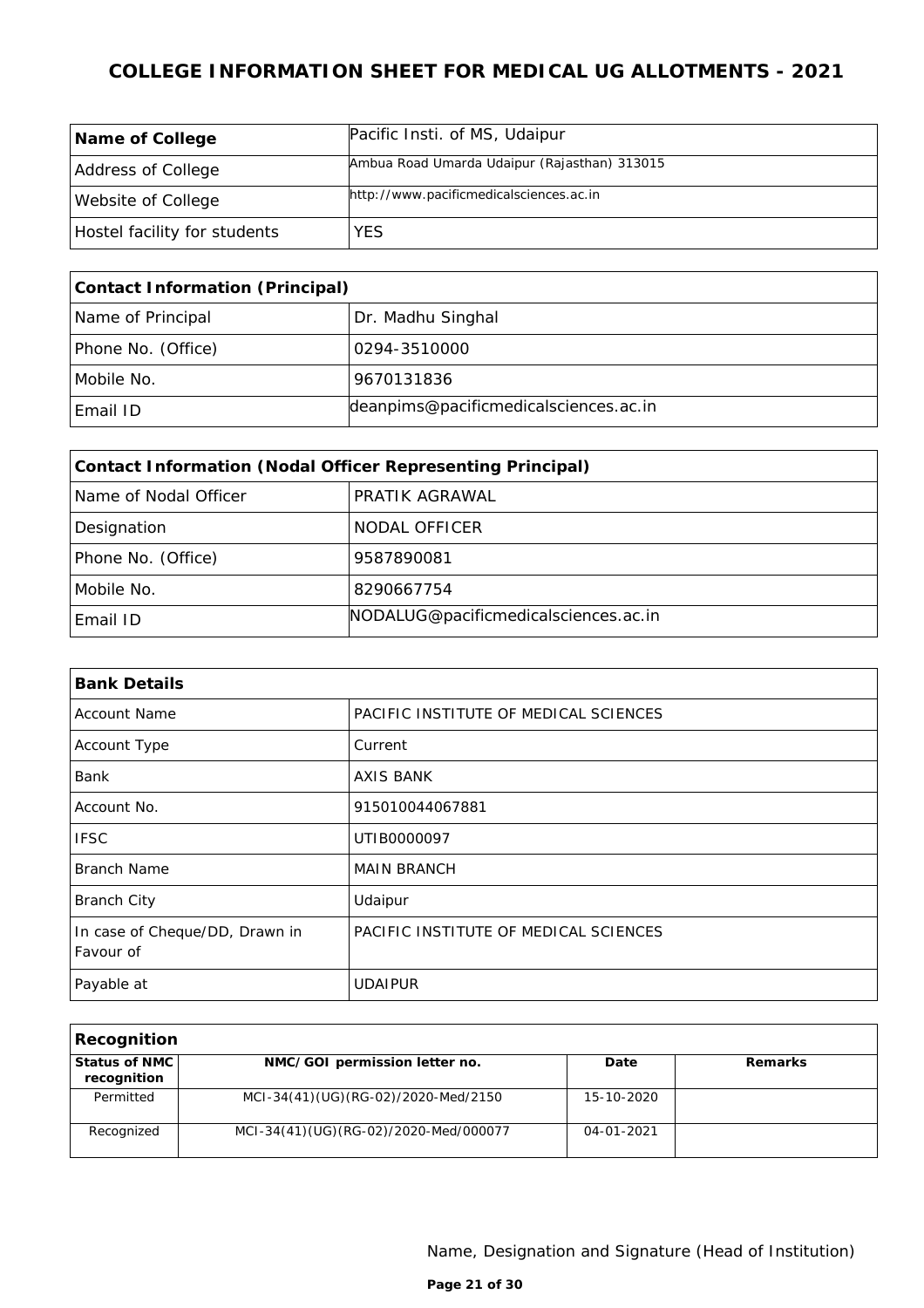| Name of College              | Pacific MC & Hospital, Udaipur                           |
|------------------------------|----------------------------------------------------------|
| Address of College           | Billo ka Bedla, Amberi, NH-76, Udaipur 313001, Rajasthan |
| Website of College           | MWW.PACIFICMEDICAL.AC.IN                                 |
| Hostel facility for students | <b>YES</b>                                               |

| Contact Information (Principal) |                                |
|---------------------------------|--------------------------------|
| Name of Principal               | Dr. M.M.Mangal                 |
| Phone No. (Office)              | 0294-3520000                   |
| Mobile No.                      | 9571622609                     |
| Email ID                        | principal@pacificmedical.ac.in |

| Contact Information (Nodal Officer Representing Principal) |                               |  |
|------------------------------------------------------------|-------------------------------|--|
| Name of Nodal Officer                                      | Ms. Mahima Pangaria           |  |
| Designation                                                | Academic Head                 |  |
| Phone No. (Office)                                         | 0294-3520000                  |  |
| Mobile No.                                                 | 9587894437                    |  |
| Email ID                                                   | headacad@pacificmedical.ac.in |  |

| <b>Bank Details</b>                         |                                      |  |
|---------------------------------------------|--------------------------------------|--|
| <b>Account Name</b>                         | PACIFIC MEDICAL COLLEGE AND HOSPITAL |  |
| Account Type                                | Current                              |  |
| <b>Bank</b>                                 | <b>CENTRAL BANK OF INDIA</b>         |  |
| Account No.                                 | 3449473828                           |  |
| <b>IFSC</b>                                 | CBIN0280454                          |  |
| Branch Name                                 | <b>DELHI GATE</b>                    |  |
| <b>Branch City</b>                          | <b>UDAIPUR</b>                       |  |
| In case of Cheque/DD, Drawn in<br>Favour of | PACIFIC MEDICAL COLLEGE AND HOSPITAL |  |
| Payable at                                  | <b>UDAIPUR</b>                       |  |

| Recognition                    |                                        |            |         |
|--------------------------------|----------------------------------------|------------|---------|
| Status of NMC  <br>recognition | NMC/GOI permission letter no.          | Date       | Remarks |
| Recognized                     | No.U.12012/212/2019-ME.I(FTS.80081811) | 29.05.2019 |         |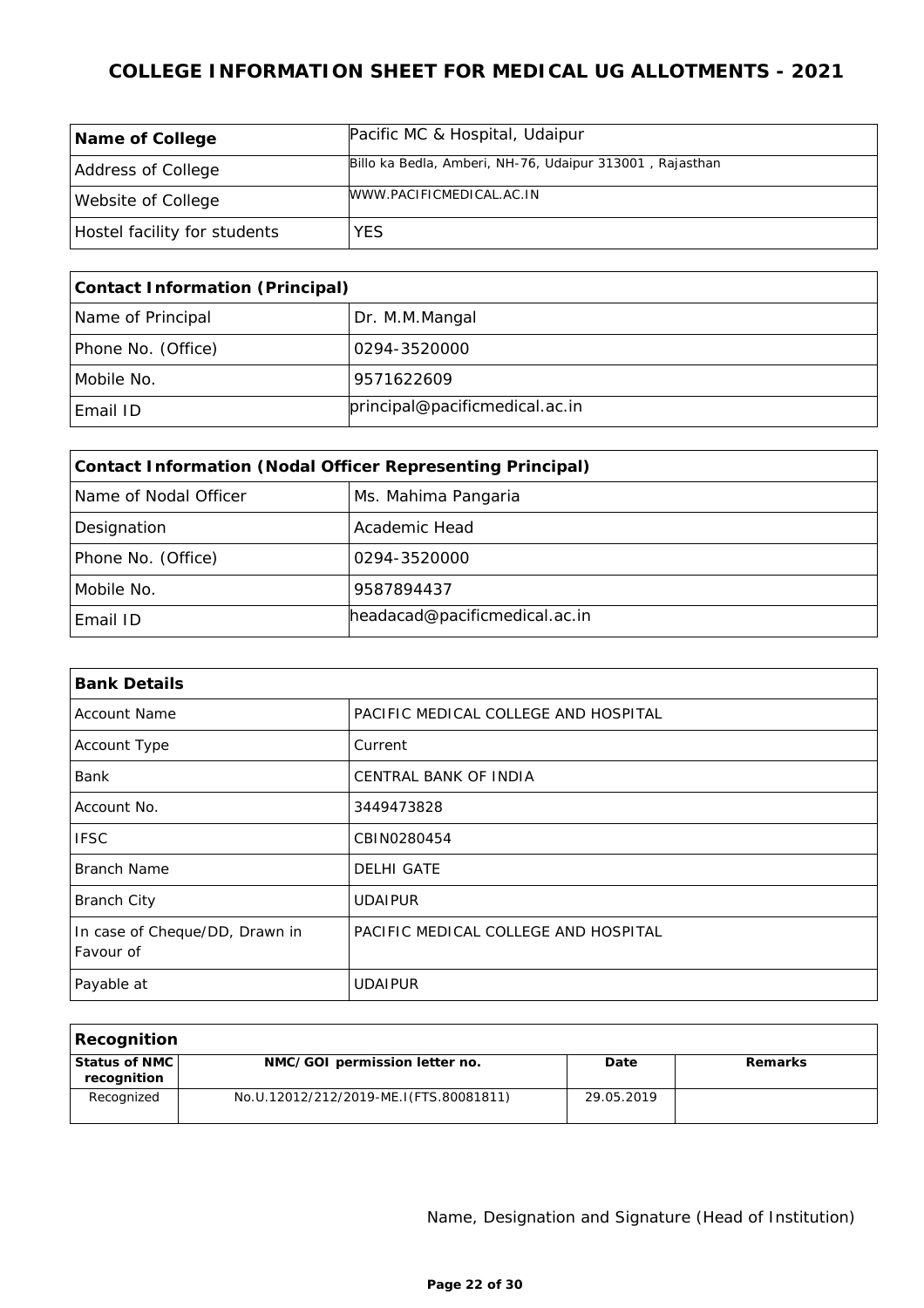| Name of College              | <b>RNT MC, Udaipur</b>         |
|------------------------------|--------------------------------|
| Address of College           | Opp. Court Chaurah, Udiapur    |
| Website of College           | www.education.rajasthan.gov.in |
| Hostel facility for students | YES                            |

| Contact Information (Principal) |                             |
|---------------------------------|-----------------------------|
| Name of Principal               | Dr. Lakhan Poswal           |
| Phone No. (Office)              | 0294-2418258                |
| Mobile No.                      | 7737937111                  |
| Email ID                        | principalrntmcudr@gmail.com |

| Contact Information (Nodal Officer Representing Principal) |                             |
|------------------------------------------------------------|-----------------------------|
| Name of Nodal Officer                                      | Dr. Megh Shyam Sharma       |
| Designation                                                | Professor & Head Physiology |
| Phone No. (Office)                                         | 0294-2418258                |
| Mobile No.                                                 | 8058055665                  |
| Email ID                                                   | drmss2010@gmail.com         |

| <b>Bank Details</b>                         |                                                     |
|---------------------------------------------|-----------------------------------------------------|
| Account Name                                | Principal & Controller (Invigiliator) RNTMC         |
| Account Type                                | Saving                                              |
| Bank                                        | STATE BANK OF INDIA                                 |
| Account No.                                 | 61146737771                                         |
| <b>IFSC</b>                                 | SBIN0031989                                         |
| Branch Name                                 | RNT Medical College, Campus                         |
| <b>Branch City</b>                          | Udaipur                                             |
| In case of Cheque/DD, Drawn in<br>Favour of | Principal & Controller RNT Medical College, Udaipur |
| Payable at                                  | STATE BANK OF INDIA, RNT Medical College, Campus    |

| Recognition                  |                                          |            |                      |
|------------------------------|------------------------------------------|------------|----------------------|
| Status of NMC<br>recognition | NMC/GOI permission letter no.            | Date       | Remarks              |
| Recognized                   | MCI-37(1)(Recog342)(UG)/2017-Med./109590 | 06/05/2019 | 150 seats Recognized |
| Permitted                    | NMC/MCI37(1)(UG)(I-23)/2019-Med 2451     | 15/10/2020 | 100 Seats permitted  |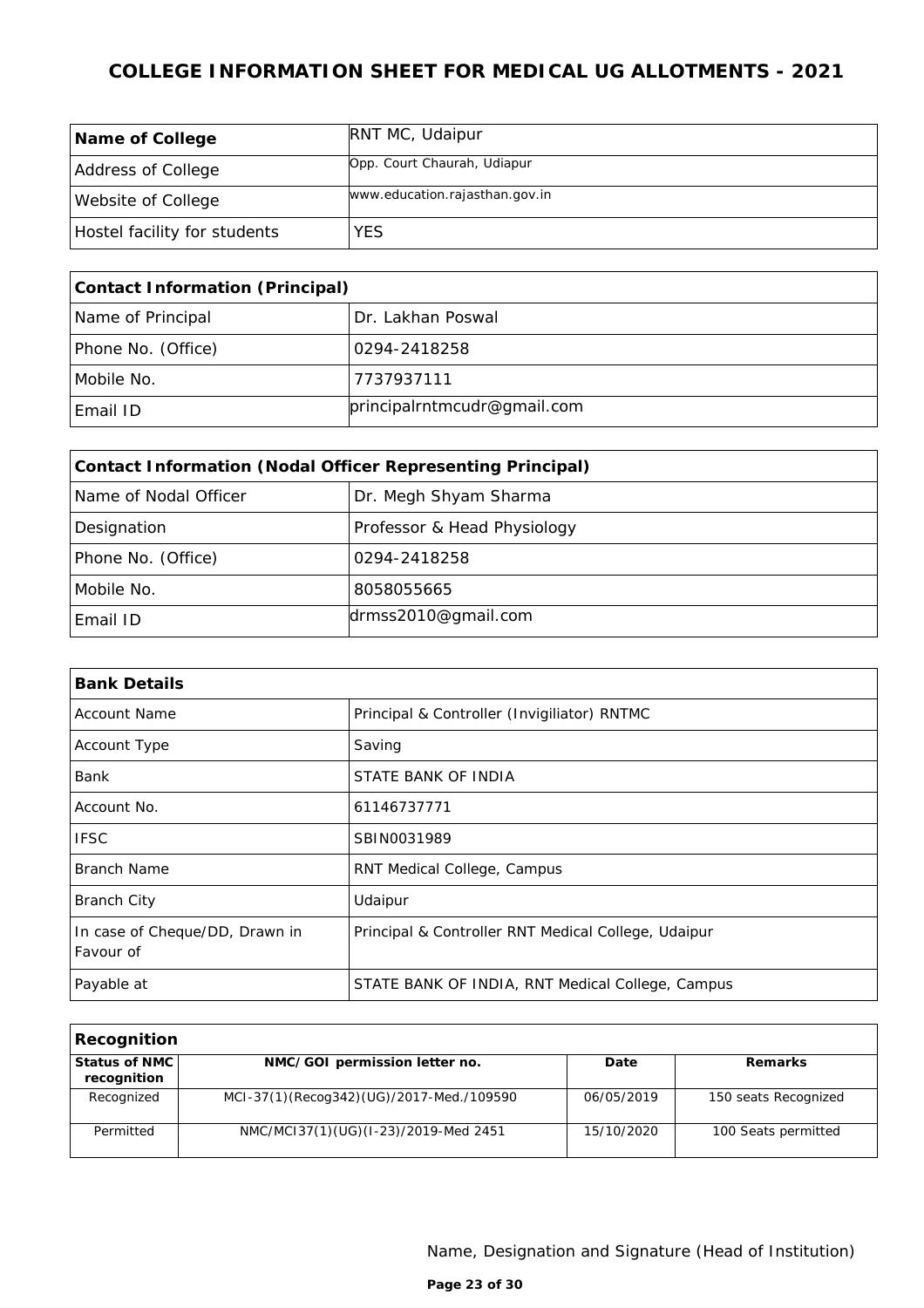| Name of College              | RUHS CMS, Jaipur                                         |
|------------------------------|----------------------------------------------------------|
| Address of College           | Sector - 11, Kumbha Marg, Pratap Nagar, Sanganer, Jaipur |
| Website of College           | www.ruhscms.org                                          |
| Hostel facility for students | <b>YES</b>                                               |

| Contact Information (Principal) |                              |
|---------------------------------|------------------------------|
| Name of Principal               | Dr. Sudhanshu Kacker         |
| Phone No. (Office)              | 101412795624                 |
| Mobile No.                      | 1412795624                   |
| Email ID                        | principalruhscms@ruhsraj.org |

| Contact Information (Nodal Officer Representing Principal) |                        |
|------------------------------------------------------------|------------------------|
| Name of Nodal Officer                                      | Dr. Mohd. Sharique     |
| Designation                                                | Associate Professor    |
| Phone No. (Office)                                         | 01412795624            |
| Mobile No.                                                 | 9251759356             |
| Email ID                                                   | drsharique76@gmail.com |

| <b>Bank Details</b>                         |                                                     |
|---------------------------------------------|-----------------------------------------------------|
| <b>Account Name</b>                         | Principal, RUHS College of Medical Sciences, Jaipur |
| Account Type                                | Saving                                              |
| Bank                                        | Punjab National Bank                                |
| Account No.                                 | 12562261000304                                      |
| <b>IFSC</b>                                 | PUNB0125610                                         |
| <b>Branch Name</b>                          | RUHS, Pratap Nagar                                  |
| <b>Branch City</b>                          | Jaipur                                              |
| In case of Cheque/DD, Drawn in<br>Favour of | Principal, RUHS College of Medical Sciences, Jaipur |
| Payable at                                  | Jaipur                                              |

| Recognition                    |                               |            |                                                |
|--------------------------------|-------------------------------|------------|------------------------------------------------|
| Status of NMC I<br>recognition | NMC/GOI permission letter no. | Date       | Remarks                                        |
| Recognized                     | FTS.8011121                   | 17-06-2019 | 100 MBBS seats are recognized                  |
| Permitted                      | FTS.8013875                   | 21-06-2019 | 50 MBBS seats under EWS<br>quota are permitted |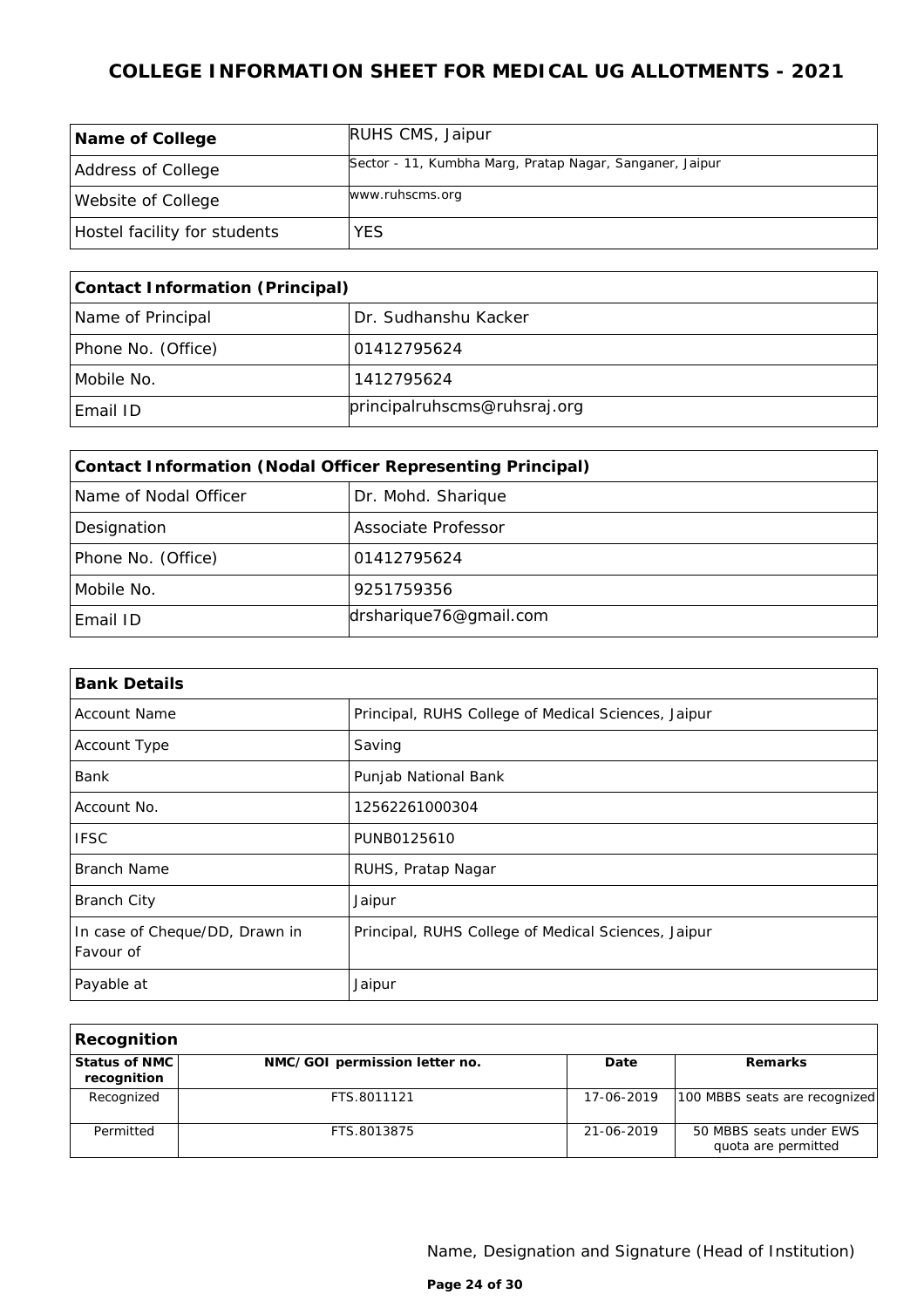| Name of College              | SMS MC, Jaipur                    |
|------------------------------|-----------------------------------|
| Address of College           | ULN Marg, Jaipur                  |
| Website of College           | medicaleducation.rajasthan.gov.in |
| Hostel facility for students | YES.                              |

| Contact Information (Principal) |                                 |
|---------------------------------|---------------------------------|
| Name of Principal               | DR. Sudhir Bhandari             |
| Phone No. (Office)              | 10141-2518380                   |
| Mobile No.                      | 9829078844                      |
| Email ID                        | principalsmsmc@rajasthan.gov.in |

| Contact Information (Nodal Officer Representing Principal) |                        |
|------------------------------------------------------------|------------------------|
| Name of Nodal Officer                                      | Dr. Neeraj Verma       |
| Designation                                                | Acadaemic Officer      |
| Phone No. (Office)                                         | 0141-2518380           |
| Mobile No.                                                 | 9660733367             |
| Email ID                                                   | drneerajpath@gmail.com |

| <b>Bank Details</b>                         |                                                                            |  |
|---------------------------------------------|----------------------------------------------------------------------------|--|
| <b>Account Name</b>                         | PRINCIPAL SMS MEDICAL COLLEGE                                              |  |
| Account Type                                | Saving                                                                     |  |
| Bank                                        | UNION BANK OF INDIA                                                        |  |
| Account No.                                 | 586102010007456                                                            |  |
| <b>IFSC</b>                                 | UBIN0558613                                                                |  |
| <b>Branch Name</b>                          | SANTOKBA DURLABHJI MEMORIAL HOSPITAL CAMPUS, BHAWANI SINGH MARG, BARU NAGA |  |
| <b>Branch City</b>                          | <b>JAIPUR</b>                                                              |  |
| In case of Cheque/DD, Drawn in<br>Favour of | PRINCIPAL SMS MEDICAL COLLEGE                                              |  |
| Payable at                                  | <b>JAIPUR</b>                                                              |  |

| Recognition                    |                               |      |                |
|--------------------------------|-------------------------------|------|----------------|
| Status of NMC  <br>recognition | NMC/GOI permission letter no. | Date | <b>Remarks</b> |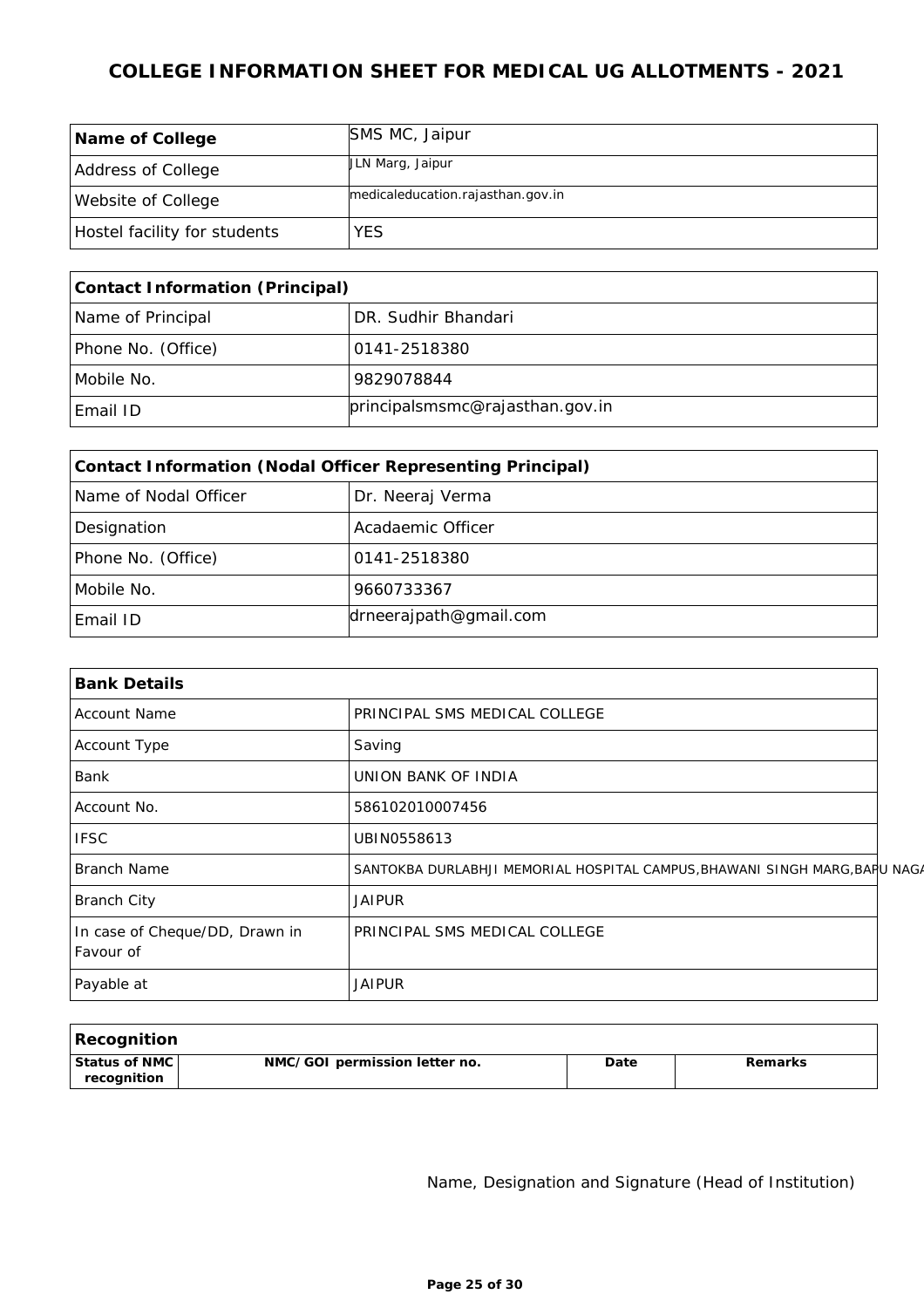| Name of College              | SN MC, Jodhpur                                                       |
|------------------------------|----------------------------------------------------------------------|
| Address of College           | OPPOSITE SHRI RAM EXCELLENCY NEAR PETROL PUMP, SHASTRI NAGAR JODHPUR |
| Website of College           | www.education.rajasthan.gov.in/dsmcjodhpur                           |
| Hostel facility for students | <b>YES</b>                                                           |

| Contact Information (Principal) |                                       |  |
|---------------------------------|---------------------------------------|--|
| Name of Principal               | 'DR. S.S. RATHORE                     |  |
| Phone No. (Office)              | 10291-2431987                         |  |
| Mobile No.                      | 9414051460                            |  |
| Email ID                        | principal.drsnmc.jod@rajasthan.gov.in |  |

| Contact Information (Nodal Officer Representing Principal) |                       |  |
|------------------------------------------------------------|-----------------------|--|
| Name of Nodal Officer                                      | DR. RITA MEENA        |  |
| Designation                                                | ADDITIONAL PRINCIPAL  |  |
| Phone No. (Office)                                         | 0291-2431987          |  |
| Mobile No.                                                 | 9414019156            |  |
| Email ID                                                   | drritameena@gmail.com |  |

| <b>Bank Details</b>                         |                                              |
|---------------------------------------------|----------------------------------------------|
| <b>Account Name</b>                         | Principal, Dr. S.N. Medical College, Jodhpur |
| Account Type                                | Saving                                       |
| Bank                                        | State Bank of India(SBI)                     |
| Account No.                                 | 39738014778                                  |
| <b>IFSC</b>                                 | SBIN0031201                                  |
| Branch Name                                 | Jalori Gate                                  |
| <b>Branch City</b>                          | jodhpur                                      |
| In case of Cheque/DD, Drawn in<br>Favour of | Principal, Dr. S.N. Medical College, Jodhpur |
| Payable at                                  |                                              |

| Recognition                  |                               |      |         |
|------------------------------|-------------------------------|------|---------|
| Status of NMC<br>recognition | NMC/GOI permission letter no. | Date | Remarks |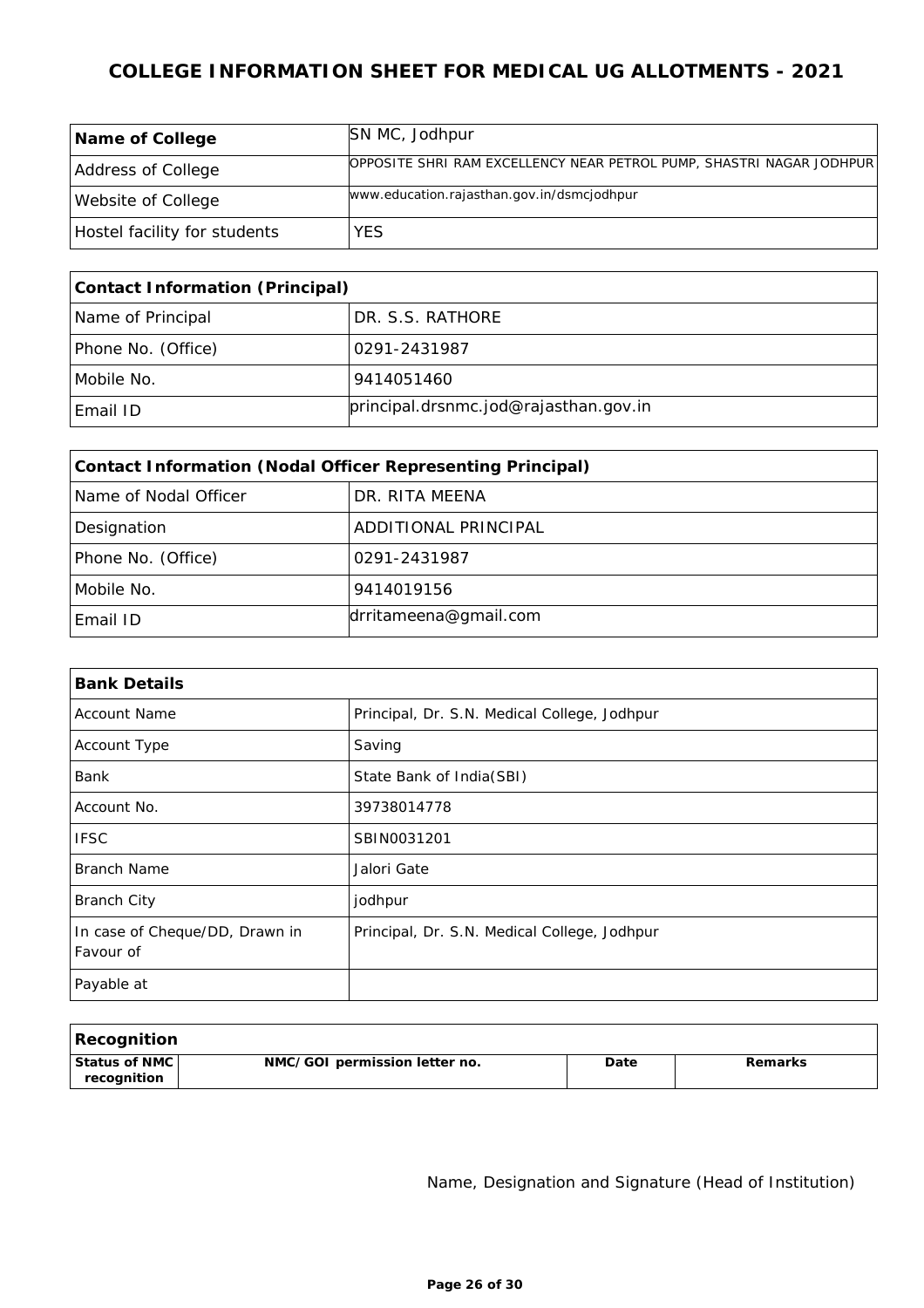| Name of College              | SP MC, Bikaner                     |
|------------------------------|------------------------------------|
| Address of College           | Nagneechi JI Road, Bikaner         |
| <b>Website of College</b>    | https://education.rajasthan.gov.in |
| Hostel facility for students | YES                                |

| Contact Information (Principal) |                                      |  |
|---------------------------------|--------------------------------------|--|
| Name of Principal               | Dr. Mukesh Chandra Arya              |  |
| Phone No. (Office)              | 01512226300                          |  |
| Mobile No.                      | 9414138782                           |  |
| Email ID                        | Principal.spmc.bknr@rajasthan.gov.in |  |

| Contact Information (Nodal Officer Representing Principal) |                        |  |
|------------------------------------------------------------|------------------------|--|
| Name of Nodal Officer                                      | Dr. S.R. Kochar        |  |
| Designation                                                | Sr. Professor          |  |
| Phone No. (Office)                                         | 01512226300            |  |
| Mobile No.                                                 | 9414251468             |  |
| Email ID                                                   | shivkochar58@gmail.com |  |

| <b>Bank Details</b>                         |                                                         |
|---------------------------------------------|---------------------------------------------------------|
| <b>Account Name</b>                         | Principal and Controller, S.P. Medical College, Bikaner |
| Account Type                                | Saving                                                  |
| <b>Bank</b>                                 | State Bank of India                                     |
| Account No.                                 | 61000993515                                             |
| <b>IFSC</b>                                 | SBIN0061293                                             |
| Branch Name                                 | Sardar Patel Medical College, Bikaner                   |
| <b>Branch City</b>                          | <b>Bikaner</b>                                          |
| In case of Cheque/DD, Drawn in<br>Favour of | Principal and Controller, S.P. Medical College, Bikaner |
| Payable at                                  | <b>Bikaner</b>                                          |

| Recognition                      |                                    |            |         |
|----------------------------------|------------------------------------|------------|---------|
| ' Status of NMC l<br>recognition | NMC/GOI permission letter no.      | Date       | Remarks |
| Recognized                       | U.12012/224/2015-ME.1[FTS.3149978] | 19-04-2018 |         |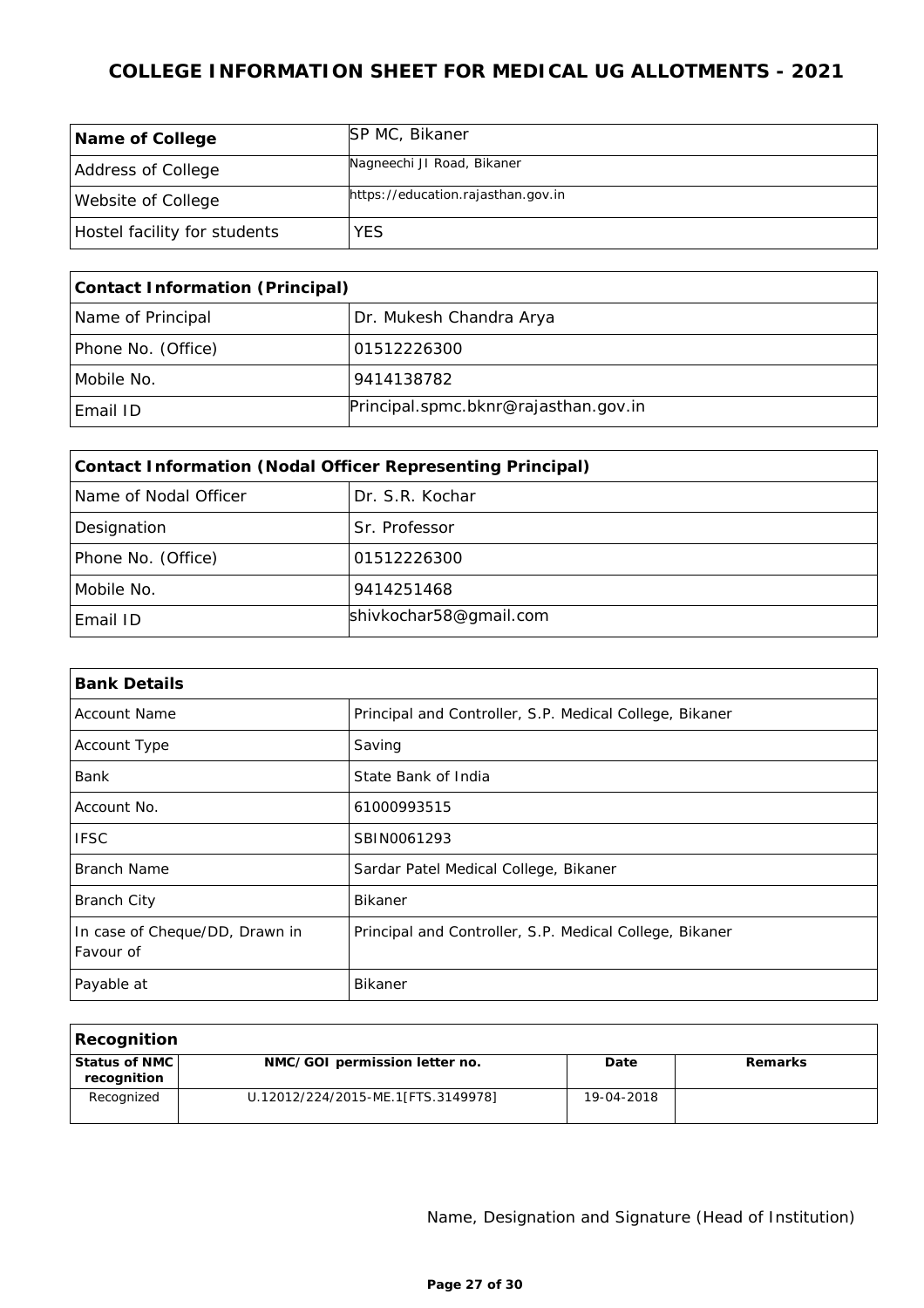| Name of College              | <b>ESIC Medical College, Alwar</b>                 |
|------------------------------|----------------------------------------------------|
| Address of College           | MIA, DESULA, ALWAR (301030)                        |
| Website of College           | www.esic.nic.in/medical/esic-medical-college-alwar |
| Hostel facility for students | <b>YES</b>                                         |

| Contact Information (Principal) |                           |  |
|---------------------------------|---------------------------|--|
| Name of Principal               | Dr Harnam Kaur            |  |
| Phone No. (Office)              | 101442966171              |  |
| Mobile No.                      | 9910196404                |  |
| Email ID                        | dean-alwar.rj@esic.nic.in |  |

| Contact Information (Nodal Officer Representing Principal) |                                 |  |
|------------------------------------------------------------|---------------------------------|--|
| Name of Nodal Officer                                      | Dr. Hemant Tahilramani          |  |
| Designation                                                | Associate Professor             |  |
| Phone No. (Office)                                         | 01442966171                     |  |
| Mobile No.                                                 | 9414311390                      |  |
| Email ID                                                   | tahilramanihemant1011@gmail.com |  |

| <b>Bank Details</b>                         |                                    |
|---------------------------------------------|------------------------------------|
| <b>Account Name</b>                         | EMPLOYEES STATE INS CORP HOS ALWAR |
| Account Type                                | Saving                             |
| Bank                                        | STATE BANK OF INDIA                |
| Account No.                                 | 37495988230                        |
| <b>IFSC</b>                                 | SBIN0031558                        |
| <b>Branch Name</b>                          | Udyog Kshetra, MIA                 |
| <b>Branch City</b>                          | ALWAR                              |
| In case of Cheque/DD, Drawn in<br>Favour of | ESIC FUND A/c No 1                 |
| Payable at                                  | <b>ALWAR</b>                       |

| Recognition                      |                               |            |         |
|----------------------------------|-------------------------------|------------|---------|
| ' Status of NMC l<br>recognition | NMC/GOI permission letter no. | Date       | Remarks |
| Permitted                        | NMC/UG/2020/000074/036064     | 10-11-2021 |         |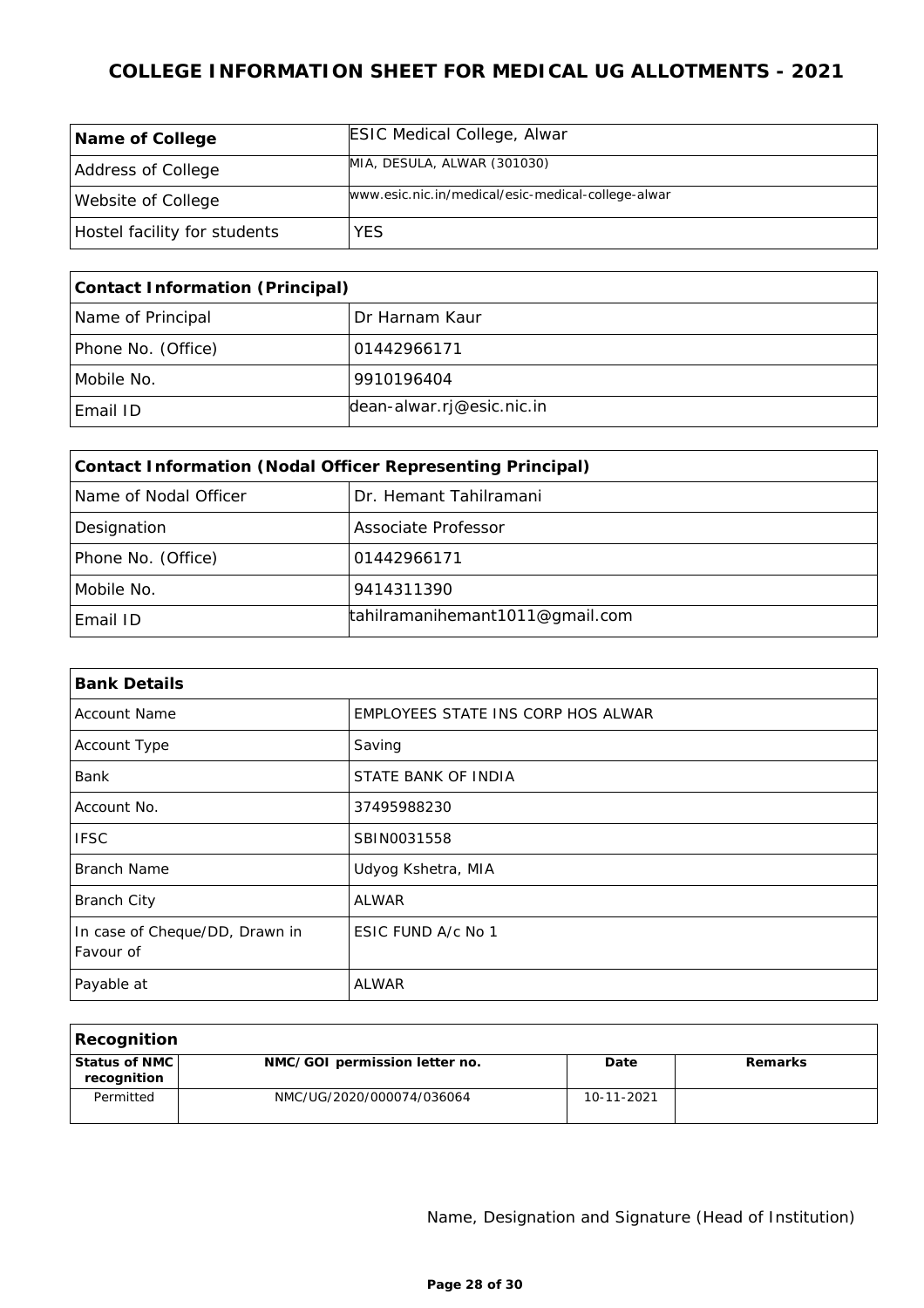| Name of College              | Dr.SS Tantia Medical College, Hospital and Research Center, Sriganganagar                       |
|------------------------------|-------------------------------------------------------------------------------------------------|
| Address of College           | Near RIICO Industrial Area, Bus Stand, Hanumangarh Road, Sri Ganganagar -<br>335002 (Rajasthan) |
| Website of College           | www.drsstantiamch.org                                                                           |
| Hostel facility for students | YES.                                                                                            |

| Contact Information (Principal) |                       |  |
|---------------------------------|-----------------------|--|
| Name of Principal               | Dr. K.C. Nayak        |  |
| Phone No. (Office)              | 9414137252            |  |
| Mobile No.                      | 2944131               |  |
| Email ID                        | drsstmch.rc@gmail.com |  |

| Contact Information (Nodal Officer Representing Principal) |                            |  |
|------------------------------------------------------------|----------------------------|--|
| Name of Nodal Officer                                      | Dr. Praveen Sharma         |  |
| Designation                                                | <b>Assistant Professor</b> |  |
| Phone No. (Office)                                         | 2944131                    |  |
| Mobile No.                                                 | 9414093044                 |  |
| Email ID                                                   | drsstmch.rc@gmail.com      |  |

| <b>Bank Details</b>                         |                                               |
|---------------------------------------------|-----------------------------------------------|
| <b>Account Name</b>                         | J.R. Tantia Charitable Trust                  |
| Account Type                                | Saving                                        |
| Bank                                        | Punjab National Bank                          |
| Account No.                                 | 00701131004560                                |
| <b>IFSC</b>                                 | PUNB0201510                                   |
| <b>Branch Name</b>                          | Tantia University 13 LNP 2ND (Sri Ganganagar) |
| <b>Branch City</b>                          | Sri Ganganagar                                |
| In case of Cheque/DD, Drawn in<br>Favour of | J.R. Tantia Charitable Trust                  |
| Payable at                                  | Sri Ganganagar                                |

| Recognition                    |                               |                  |                      |
|--------------------------------|-------------------------------|------------------|----------------------|
| Status of NMC I<br>recognition | NMC/GOI permission letter no. | Date             | Remarks              |
| Permitted                      | NMC/UG/2020/000065/032876     | $01 - 11 - 2021$ | Letter of Permission |
| Permitted                      | NMC/UG/2020/000065/032876     | $01 - 11 - 2021$ | Letter of Permission |